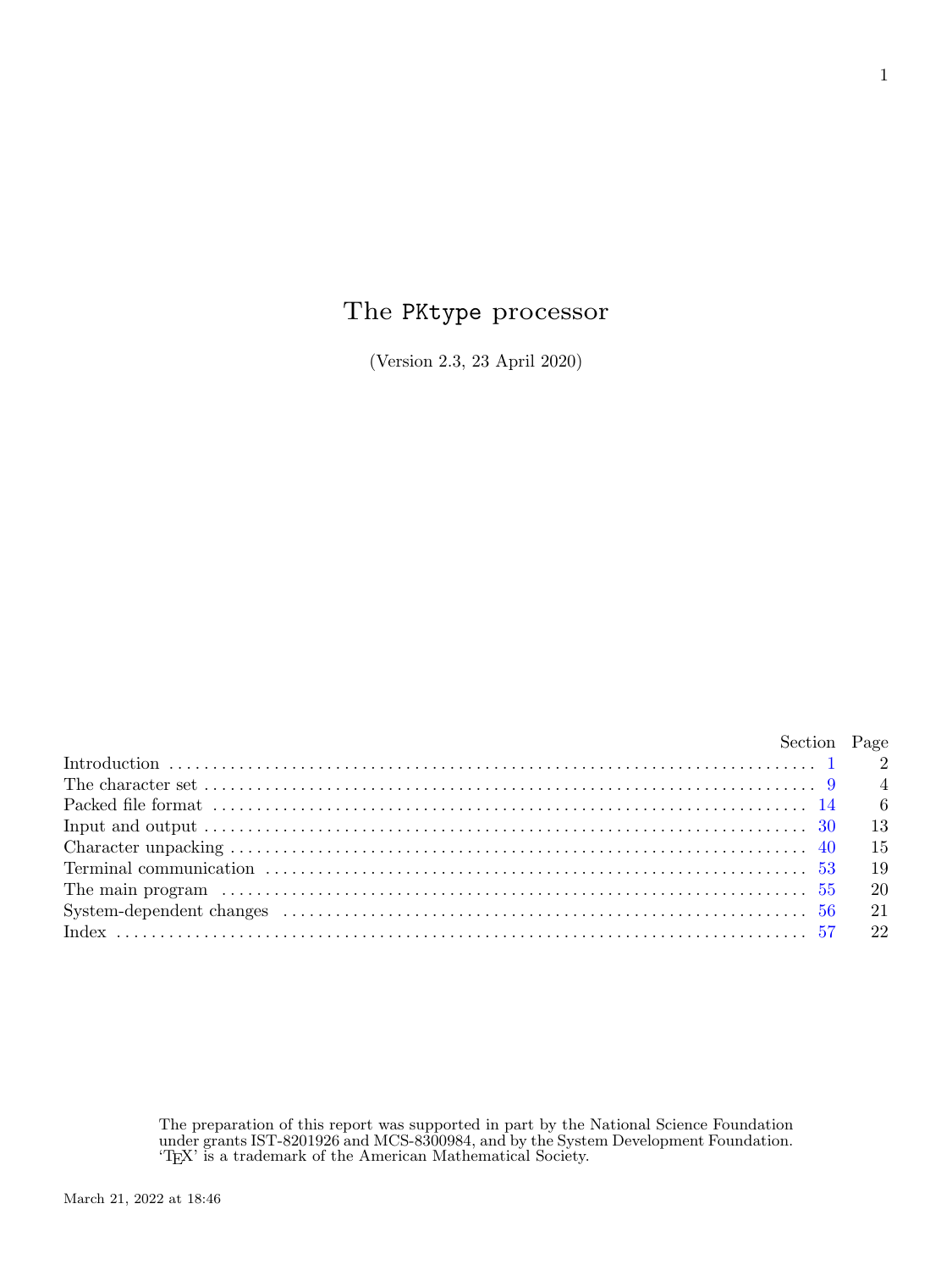## <span id="page-1-0"></span>2 INTRODUCTION PKtype  $\S1$

1. Introduction. This program reads a PK file, verifies that it is in the correct format, and writes it in textual format.

2. The banner string defined here should be changed whenever PKtype gets modified.

```
define \text{banner} \equiv \text{This} \text{if } \text{PKtype,} \text{if } \text{PFisen} \text{if } \text{PFine} \text{if } \text{PFine} \text{if } \text{PFine} \text{if } \text{PFine} \text{if } \text{PFine} \text{if } \text{PFine} \text{if } \text{PFine} \text{if } \text{PFine} \text{if } \text{PFine} \text{if } \text{PFine} \text{if } \text{PFine} \text{if } \text{PFine} \text{if } \text{PFine} \text{if } \text{PFine} \text{if } \text
```
3. This program is written in standard Pascal, except where it is necessary to use extensions; for example, PKtype must read files whose names are dynamically specified, and that would be impossible in pure Pascal.

define *othercases*  $\equiv$  *others*: { default for cases not listed explicitly } define endcases  $\equiv$  end { follows the default case in an extended case statement } format *othercases*  $\equiv$  *else* format endcases  $\equiv$  end

4. Both the input and output come from binary files. On line interaction is handled through Pascal's standard *input* and *output* files. Two macros are used to write to the type file, so this output can easily be redirected.

define  $print\_ln(F) \equiv write\_ln(output, \#)$ define  $print(\texttt{\#}) \equiv write(output, \texttt{\#})$ define  $t\_print\_ln(\texttt{\#}) \equiv write\_ln(typ\_file,\texttt{\#})$ define  $t$ -print(#)  $\equiv$  write (typ-file, #) program PKtype (input, output); label  $\langle$  Labels in the outer block  $5 \rangle$ const  $\langle$  Constants in the outer block 6 $\rangle$ type  $\langle$  Types in the outer block  $9 \rangle$  $9 \rangle$ var  $\langle$  Globals in the outer block [11](#page-3-0) $\rangle$ **procedure** *initialize*; {this procedure gets things started properly } var *i*: *integer*; { loop index for initializations } begin  $print\_ln(banner)$ ;  $\langle$  Set initial values [12](#page-4-0)  $\rangle$ 

end;

**5.** If the program has to stop prematurely, it goes to the 'final end'.

define  $\text{final\_end} = 9999$  { label for the end of it all }

 $\langle$  Labels in the outer block 5  $\rangle \equiv$ 

 $final$ . This code is used in section 4.

6. These constants determine the maximum length of a file name and the length of the terminal line, as well as the widest character that can be translated.

 $\langle$  Constants in the outer block 6  $\rangle \equiv$ name\_length = 80; { maximum length of a file name } terminal line length = 132; { maximum length of an input line } This code is used in section 4.

7. Here are some macros for common programming idioms.

define  $incr(\#) \equiv # \leftarrow # + 1$  {increase a variable by unity } define  $decr(\texttt{\#}) \equiv \texttt{\#} \leftarrow \texttt{\#} - 1$  { decrease a variable by unity } define  $do\_nothing \equiv \{$  empty statement  $\}$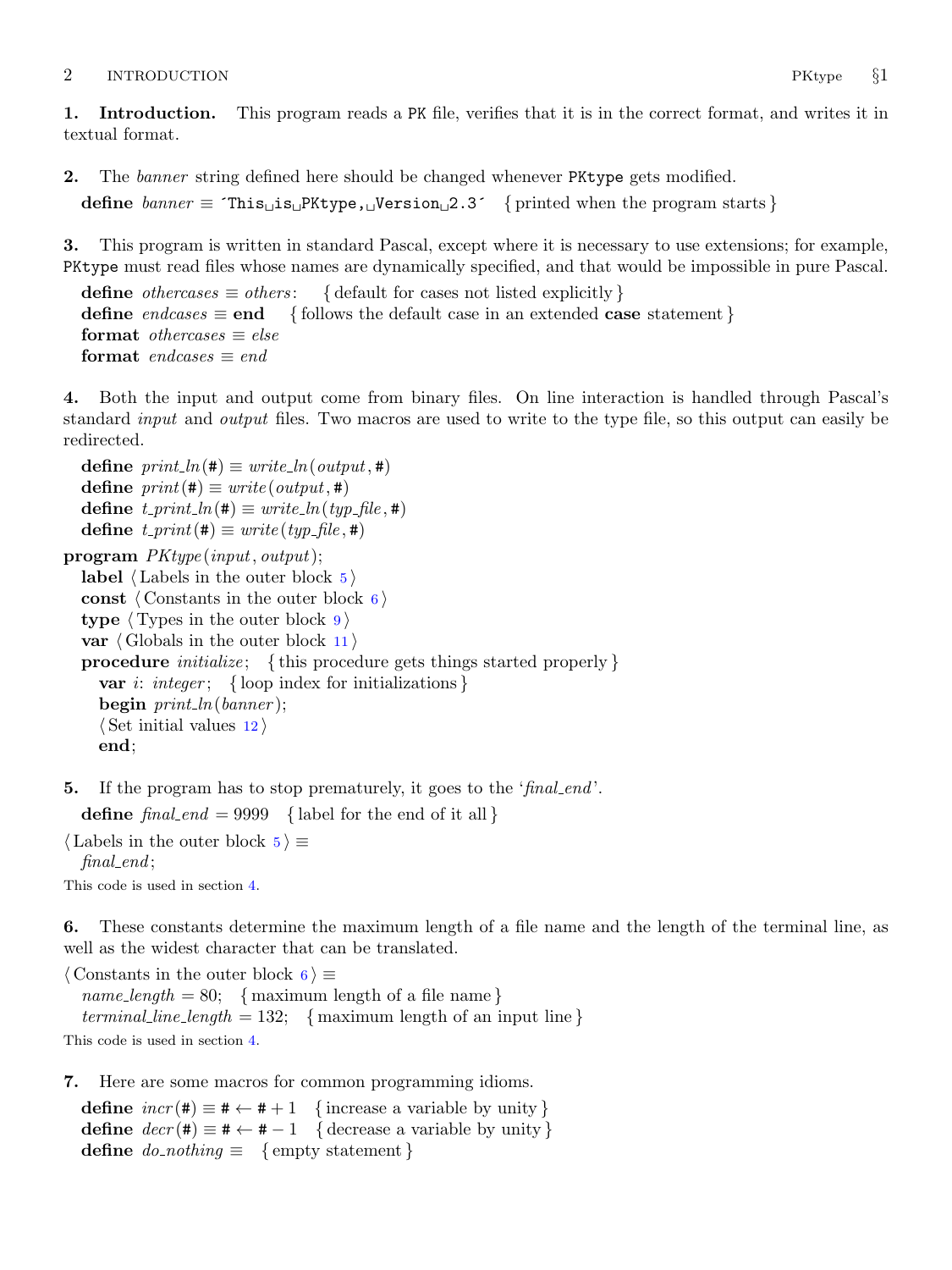<span id="page-2-0"></span>8. It is possible that a malformed packed file (heaven forbid!) or some other error might be detected by this program. Such errors might occur in a deeply nested procedure, so the procedure called jump out has been added to transfer to the very end of the program with an error message.

```
define abort(#) \equivbegin print\_ln(\ulcorner \rightharpoonup, \#); t\_print\_ln(\ulcorner \rightharpoonup, \#); jump\_out;end
procedure jump\_out;begin goto final_end;
  end;
```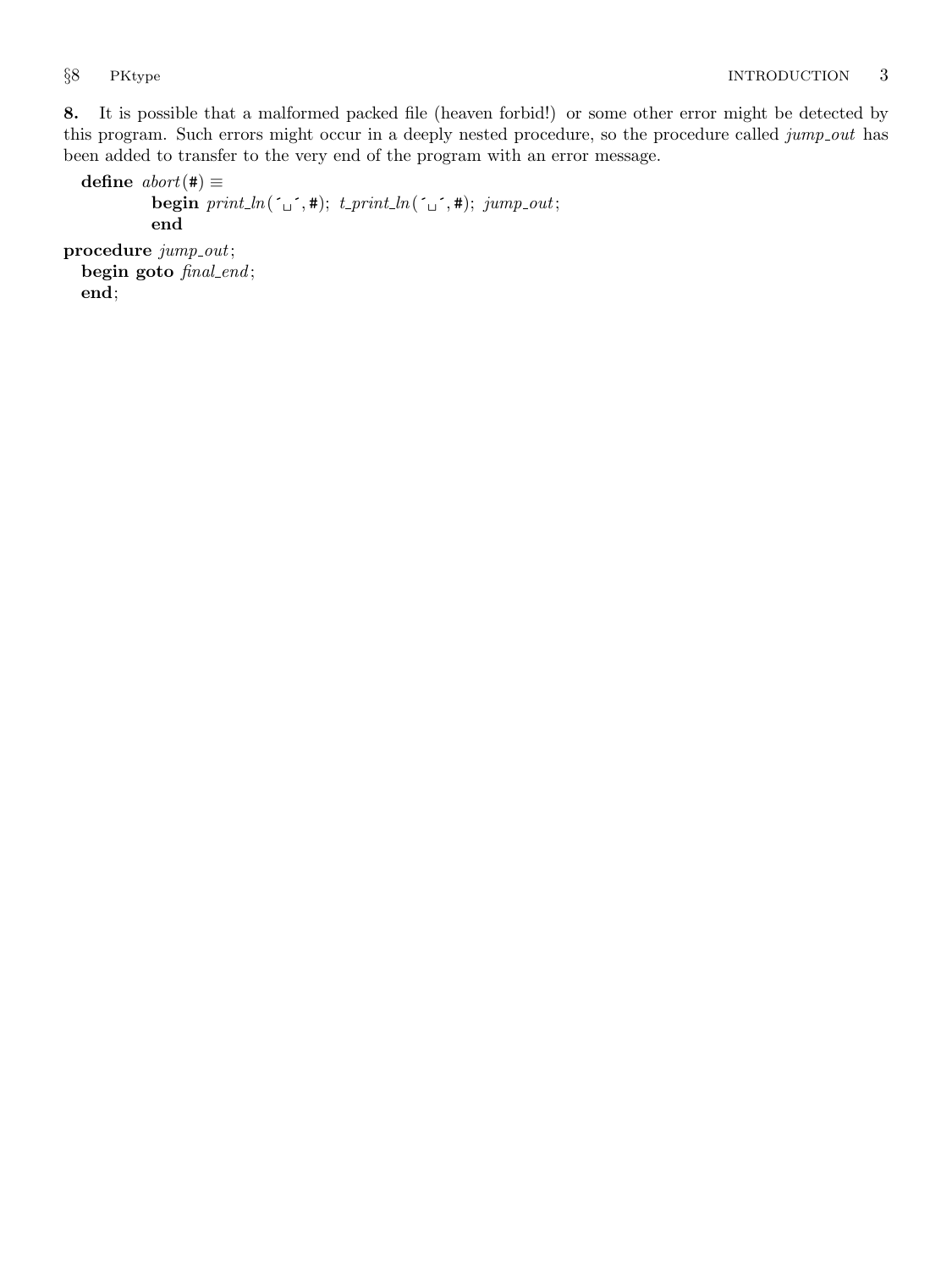<span id="page-3-0"></span>9. The character set. Like all programs written with the WEB system, PKtype can be used with any character set. But it uses ASCII code internally, because the programming for portable input-output is easier when a fixed internal code is used.

The next few sections of PKtype have therefore been copied from the analogous ones in the WEB system routines. They have been considerably simplified, since PKtype need not deal with the controversial ASCII codes less than  $\angle 40$  or greater than  $\angle 176$ .

 $\langle$  Types in the outer block  $9 \rangle \equiv$  $ASCII\_code = "u" ... "''';$  { a subrange of the integers }

See also sections 10 and [30.](#page-12-0)

This code is used in section [4](#page-1-0).

10. The original Pascal compiler was designed in the late 60s, when six-bit character sets were common, so it did not make provision for lower case letters. Nowadays, of course, we need to deal with both upper and lower case alphabets in a convenient way, especially in a program like PKtype. So we shall assume that the Pascal system being used for PKtype has a character set containing at least the standard visible characters of ASCII code ("!" through "~").

Some Pascal compilers use the original name *char* for the data type associated with the characters in text files, while other Pascals consider *char* to be a 64-element subrange of a larger data type that has some other name. In order to accommodate this difference, we shall use the name *text\_char* to stand for the data type of the characters in the output file. We shall also assume that *text\_char* consists of the elements  $chr(first\_text\_char)$  through  $chr(last\_text\_char)$ , inclusive. The following definitions should be adjusted if necessary.

define  $text_{cchar} \equiv char$  {the data type of characters in text files} define first text char  $= 0$  { ordinal number of the smallest element of text char } define *last\_text\_char* = 127 { ordinal number of the largest element of text\_char }

 $\langle$  Types in the outer block  $9 \rangle + \equiv$ text\_file = packed file of text\_char;

11. The PKtype processor converts between ASCII code and the user's external character set by means of arrays xord and xchr that are analogous to Pascal's ord and chr functions.

 $\langle$  Globals in the outer block 11  $\rangle \equiv$ 

*xord*:  $array [text{\n*char*] of *ASCII-code*; {specifies conversion of input characters}$ xchr: **array**  $[0 \tcdot 255]$  of text-char; { specifies conversion of output characters } See also sections [31](#page-12-0), [33,](#page-12-0) [37](#page-13-0), [39](#page-13-0), [41,](#page-14-0) [47](#page-16-0), and [51](#page-17-0).

This code is used in section [4](#page-1-0).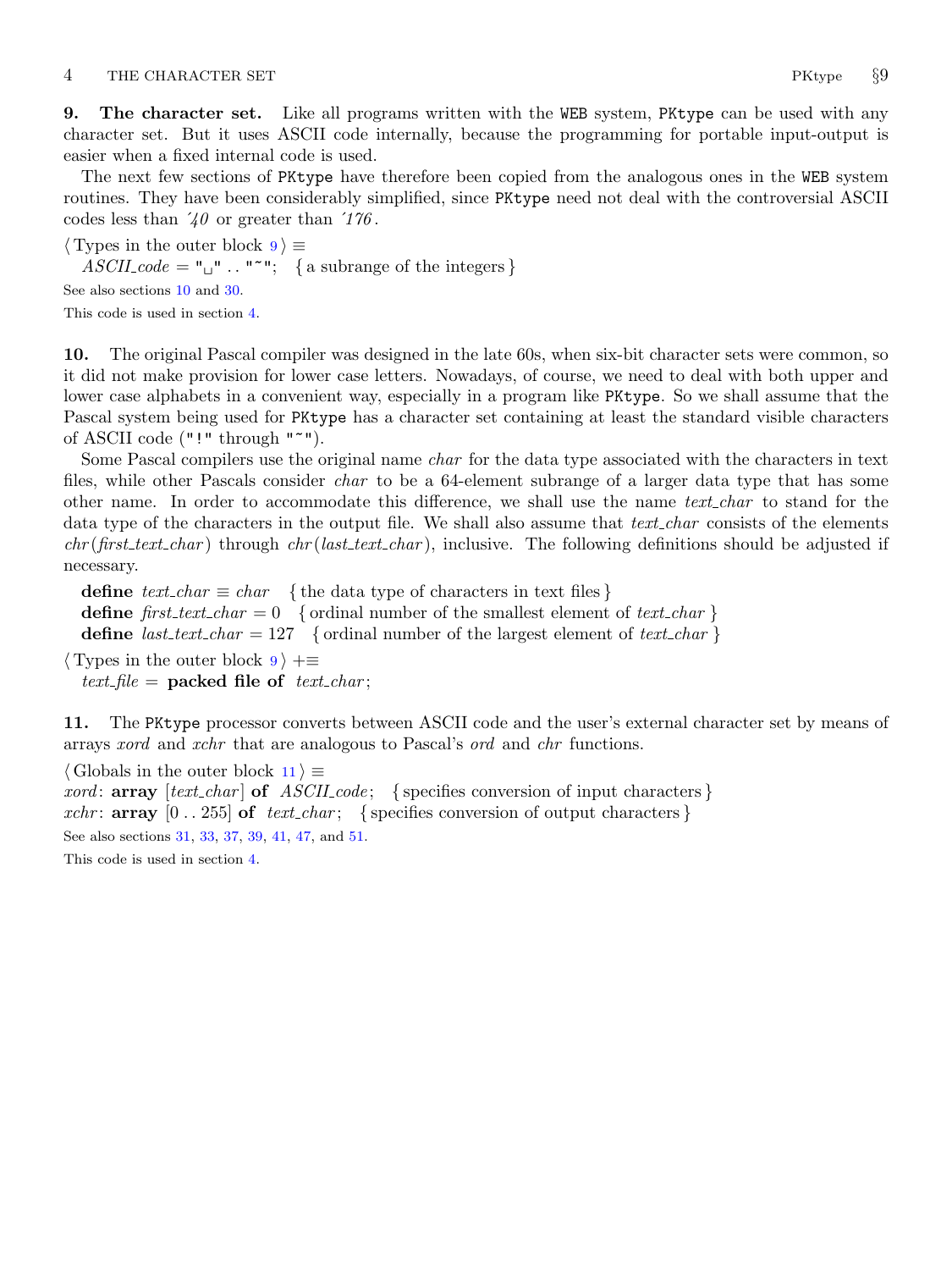<span id="page-4-0"></span>12. Under our assumption that the visible characters of standard ASCII are all present, the following assignment statements initialize the *xchr* array properly, without needing any system-dependent changes.  $\langle$  Set initial values  $12 \rangle \equiv$ 

for  $i \leftarrow 0$  to '37 do  $xchr[i] \leftarrow$  '?';  $xchr[740] \leftarrow \ulcorner_1$ ;  $xchr[74] \leftarrow \ulcorner!$ ;  $xchr[74] \leftarrow \ulcorner!$ ;  $xchr[74] \leftarrow \ulcorner*$ ;  $xchr[74] \leftarrow \ulcorner*$ ;  $xchr['45] \leftarrow \mathcal{X}$ ;  $xchr['46] \leftarrow \mathcal{X}$ ;  $xchr['47] \leftarrow \mathcal{Y}$ ;  $xchr[50] \leftarrow \checkmark$ ;  $xchr[51] \leftarrow \checkmark$ ;  $xchr[52] \leftarrow \checkmark$ ;  $xchr[53] \leftarrow \checkmark$ ;  $xchr[54] \leftarrow \checkmark$ ;  $xchr['55] \leftarrow -$ ;  $xchr['56] \leftarrow$ .;  $xchr['57] \leftarrow '$  $xchr['60] \leftarrow '0'; xchr['61] \leftarrow '1'; xchr['62] \leftarrow '2'; xchr['63] \leftarrow '3'; xchr['64] \leftarrow '4';$  $xchr['65] \leftarrow 5$ ;  $xchr['66] \leftarrow 6$ ;  $xchr['67] \leftarrow 7$ ;  $xchr[70] \leftarrow$  '8';  $xchr[71] \leftarrow$  '9';  $xchr[72] \leftarrow$  ':';  $xchr[73] \leftarrow$ '; ';  $xchr[74] \leftarrow$  '<';  $xchr['75] \leftarrow \equiv \div; xchr['76] \leftarrow \leftrightarrow \div; xchr['77] \leftarrow \div \div;$  $xchr['100] \leftarrow$   $\circ \mathbb{C}$ ;  $xchr['101] \leftarrow \mathbb{A}$ ;  $xchr['102] \leftarrow \mathbb{B}$ ;  $xchr['103] \leftarrow \mathbb{C}$ ;  $xchr['104] \leftarrow \mathbb{D}$ ;  $xchr['105] \leftarrow \text{'}E': xchr['106] \leftarrow \text{'}F': xchr['107] \leftarrow \text{'}G':$  $xchr['110] \leftarrow \text{`H}\text{`; } xchr['111] \leftarrow \text{`I}\text{`; } xchr['112] \leftarrow \text{`J}\text{`; } xchr['113] \leftarrow \text{`K}\text{`; } xchr['114] \leftarrow \text{`L}\text{`;}$  $xchr['115] \leftarrow \gamma' xchr['116] \leftarrow \gamma' xchr['117] \leftarrow \gamma'$ ;  $xchr[120] \leftarrow \text{`P'}; xchr[121] \leftarrow \text{`Q'}; xchr[122] \leftarrow \text{`R'}; xchr[123] \leftarrow \text{`S'}; xchr[124] \leftarrow \text{`T'};$  $xchr['125] \leftarrow \text{`U'}$ ;  $xchr['126] \leftarrow \text{`V'}$ ;  $xchr['127] \leftarrow \text{`W'}$ ;  $xchr['130] \leftarrow \text{'}X'; xchr['131] \leftarrow \text{'}Y'; xchr['132] \leftarrow \text{'}Z'; xchr['133] \leftarrow \text{'}[t'; xchr['134] \leftarrow \text{'}Y'; xchr['134] \leftarrow \text{'}Y'; xchr['135] \leftarrow \text{'}Z'; xchr['136] \leftarrow \text{'}Y'; xchr['136] \leftarrow \text{'}Y'; xchr['137] \leftarrow \text{'}Y'; xchr['138] \leftarrow \text{'}Y'; xchr['138] \leftarrow \text{'}Y'; xchr['138] \leftarrow \text{'}$  $xchr['135] \leftarrow \text{'}$ ;  $xchr['136] \leftarrow \text{'}$ ;  $xchr['137] \leftarrow \text{'}$ ;  $xchr['140] \leftarrow \cdots$ ;  $xchr['141] \leftarrow 'a$ ;  $xchr['142] \leftarrow 'b$ ;  $xchr['143] \leftarrow 'c$ ;  $xchr['144] \leftarrow 'a'$ ;  $xchr['145] \leftarrow \text{`e'}; xchr['146] \leftarrow \text{`f'}; xchr['147] \leftarrow \text{`g'};$  $xchr['150] \leftarrow \text{`h'}; xchr['151] \leftarrow \text{`i'}; xchr['152] \leftarrow \text{`j'}; xchr['153] \leftarrow \text{`k'}; xchr['154] \leftarrow \text{`1'};$  $xchr['155] \leftarrow \text{`m'}; xchr['156] \leftarrow \text{`n'}; xchr['157] \leftarrow \text{`o'};$  $xchr['160] \leftarrow \text{`p`; } xchr['161] \leftarrow \text{`q`; } xchr['162] \leftarrow \text{`r`; } xchr['163] \leftarrow \text{`s`; } xchr['164] \leftarrow \text{`t`;}$  $xchr['165] \leftarrow \text{`u'}; xchr['166] \leftarrow \text{`v'}; xchr['167] \leftarrow \text{`w'};$  $xchr['170] \leftarrow \text{'x'}; xchr['171] \leftarrow \text{'y'}; xchr['172] \leftarrow \text{'z'}; xchr['173] \leftarrow \text{'t'}; xchr['174] \leftarrow \text{'t'};$  $xchr['175] \leftarrow \text{'}$ ;  $xchr['176] \leftarrow \text{'}$ for  $i \leftarrow 777$  to 255 do  $xchr[i] \leftarrow ?$ ;

See also section 13.

This code is used in section [4](#page-1-0).

13. The following system-independent code makes the *xord* array contain a suitable inverse to the information in xchr.

 $\langle$  Set initial values  $12$   $\rangle$  +≡

for  $i \leftarrow$  first\_text\_char to last\_text\_char do xord  $[chr(i)] \leftarrow '40$ ; for  $i \leftarrow$  " $\sqcup$ " to "<sup>\*</sup>" do xord [xchr[i]  $\leftarrow i$ ;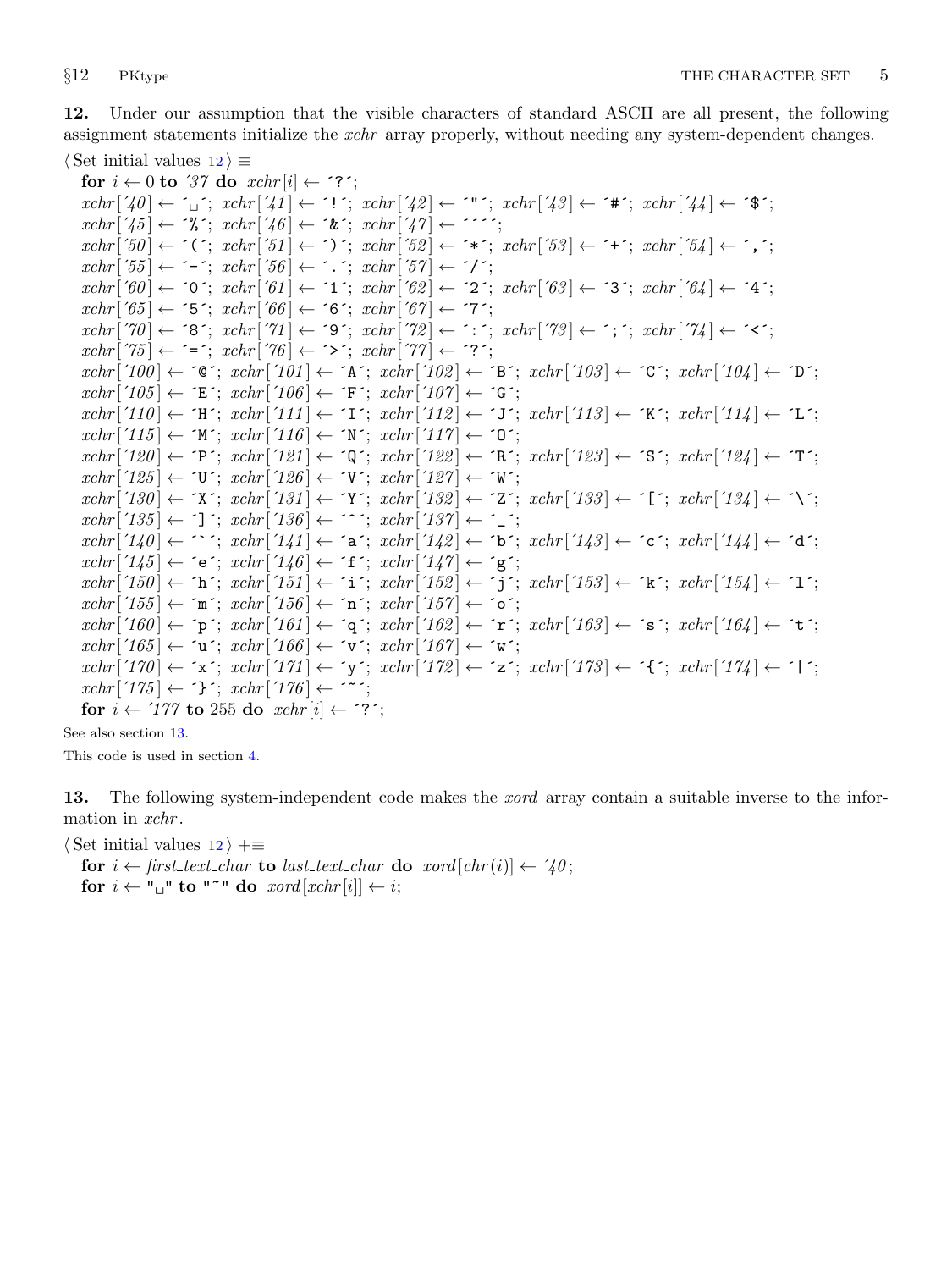<span id="page-5-0"></span>14. Packed file format. The packed file format is a compact representation of the data contained in a GF file. The information content is the same, but packed (PK) files are almost always less than half the size of their GF counterparts. They are also easier to convert into a raster representation because they do not have a profusion of *paint*, *skip*, and *new row* commands to be separately interpreted. In addition, the PK format expressly forbids special commands within a character. The minimum bounding box for each character is explicit in the format, and does not need to be scanned for as in the GF format. Finally, the width and escapement values are combined with the raster information into character "packets", making it simpler in many cases to process a character.

A PK file is organized as a stream of 8-bit bytes. At times, these bytes might be split into 4-bit nybbles or single bits, or combined into multiple byte parameters. When bytes are split into smaller pieces, the 'first' piece is always the most significant of the byte. For instance, the first bit of a byte is the bit with value 128; the first nybble can be found by dividing a byte by 16. Similarly, when bytes are combined into multiple byte parameters, the first byte is the most significant of the parameter. If the parameter is signed, it is represented by two's-complement notation.

The set of possible eight-bit values is separated into two sets, those that introduce a character definition, and those that do not. The values that introduce a character definition range from 0 to 239; byte values above 239 are interpreted as commands. Bytes that introduce character definitions are called flag bytes, and various fields within the byte indicate various things about how the character definition is encoded. Command bytes have zero or more parameters, and can never appear within a character definition or between parameters of another command, where they would be interpreted as data.

A PK file consists of a preamble, followed by a sequence of one or more character definitions, followed by a postamble. The preamble command must be the first byte in the file, followed immediately by its parameters. Any number of character definitions may follow, and any command but the preamble command and the postamble command may occur between character definitions. The very last command in the file must be the postamble.

15. The packed file format is intended to be easy to read and interpret by device drivers. The small size of the file reduces the input/output overhead each time a font is loaded. For those drivers that load and save each font file into memory, the small size also helps reduce the memory requirements. The length of each character packet is specified, allowing the character raster data to be loaded into memory by simply counting bytes, rather than interpreting each command; then, each character can be interpreted on a demand basis. This also makes it possible for a driver to skip a particular character quickly if it knows that the character is unused.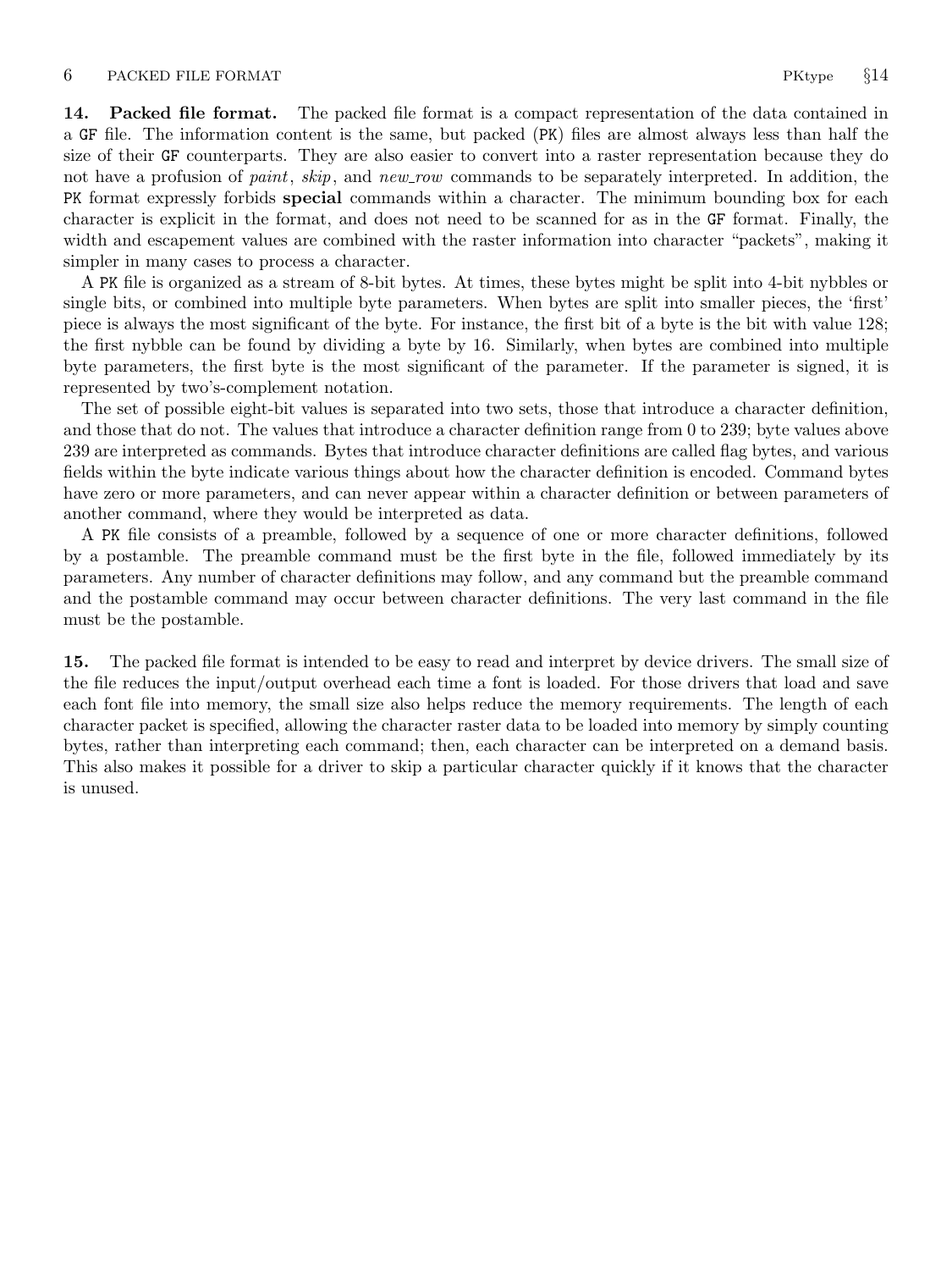<span id="page-6-0"></span>16. First, the command bytes will be presented; then the format of the character definitions will be defined. Eight of the possible sixteen commands (values 240 through 255) are currently defined; the others are reserved for future extensions. The commands are listed below. Each command is specified by its symbolic name  $(e.g., pk-no-op)$ , its opcode byte, and any parameters. The parameters are followed by a bracketed number telling how many bytes they occupy, with the number preceded by a plus sign if it is a signed quantity. (Four byte quantities are always signed, however.)

- pk xxx1 240 k[1] x[k]. This command is undefined in general; it functions as a  $(k + 2)$ -byte no op unless special PK-reading programs are being used. METAFONT generates xxx commands when encountering a special string. It is recommended that  $x$  be a string having the form of a keyword followed by possible parameters relevant to that keyword.
- *pk\_xxx2* 241  $k[2]$  *x*[ $k$ ]. Like *pk\_xxx1*, but  $0 \le k < 65536$ .
- pk xxx3 242 k[3] x[k]. Like pk xxx1, but  $0 \le k < 2^{24}$ . METAFONT uses this when sending a **special** string whose length exceeds 255.
- pk\_xxx4 243 k[4] x[k]. Like pk\_xxx1, but k can be ridiculously large; k mustn't be negative.
- $pk_{\mathcal{A}}$  y/4. This command is undefined in general; it functions as a five-byte no op unless special PK reading programs are being used. METAFONT puts *scaled* numbers into yyy's, as a result of numspecial commands; the intent is to provide numeric parameters to xxx commands that immediately precede.
- $pk\_post$  245. Beginning of the postamble. This command is followed by enough  $pk\_no\_op$  commands to make the file a multiple of four bytes long. Zero through three bytes are usual, but any number is allowed. This should make the file easy to read on machines that pack four bytes to a word.
- $pk_{10}$  246. No operation, do nothing. Any number of  $pk_{10}$  op's may appear between PK commands, but a pk no op cannot be inserted between a command and its parameters, between two parameters, or inside a character definition.
- pk pre 247 i[1] k[1]  $x[k]$  ds [4] cs [4] hppp[4] vppp[4]. Preamble command. Here, i is the identification byte of the file, currently equal to 89. The string  $x$  is merely a comment, usually indicating the source of the PK file. The parameters ds and cs are the design size of the file in  $1/2^{20}$  points, and the checksum of the file, respectively. The checksum should match the TFM file and the GF files for this font. Parameters *hppp* and *vppp* are the ratios of pixels per point, horizontally and vertically, multiplied by  $2^{16}$ ; they can be used to correlate the font with specific device resolutions, magnifications, and "at sizes". Usually, the name of the PK file is formed by concatenating the font name (e.g., cmr10) with the resolution at which the font is prepared in pixels per inch multiplied by the magnification factor, and the letters pk. For instance, cmr10 at 300 dots per inch should be named cmr10.300pk; at one thousand dots per inch and magstephalf, it should be named cmr10.1095pk.
- 17. We put a few of the above opcodes into definitions for symbolic use by this program.

define  $pk\_id = 89$  { the version of PK file described } define  $pk\_xxx1 = 240$  {special commands} define  $pk\_yyy = 244$  { numspecial commands } define  $pk\_post = 245$  { postamble } define  $pk\_no\_op = 246$  { no operation } define  $pk\_pre = 247$  { preamble } define  $pk\_undefined \equiv 248, 249, 250, 251, 252, 253, 254, 255$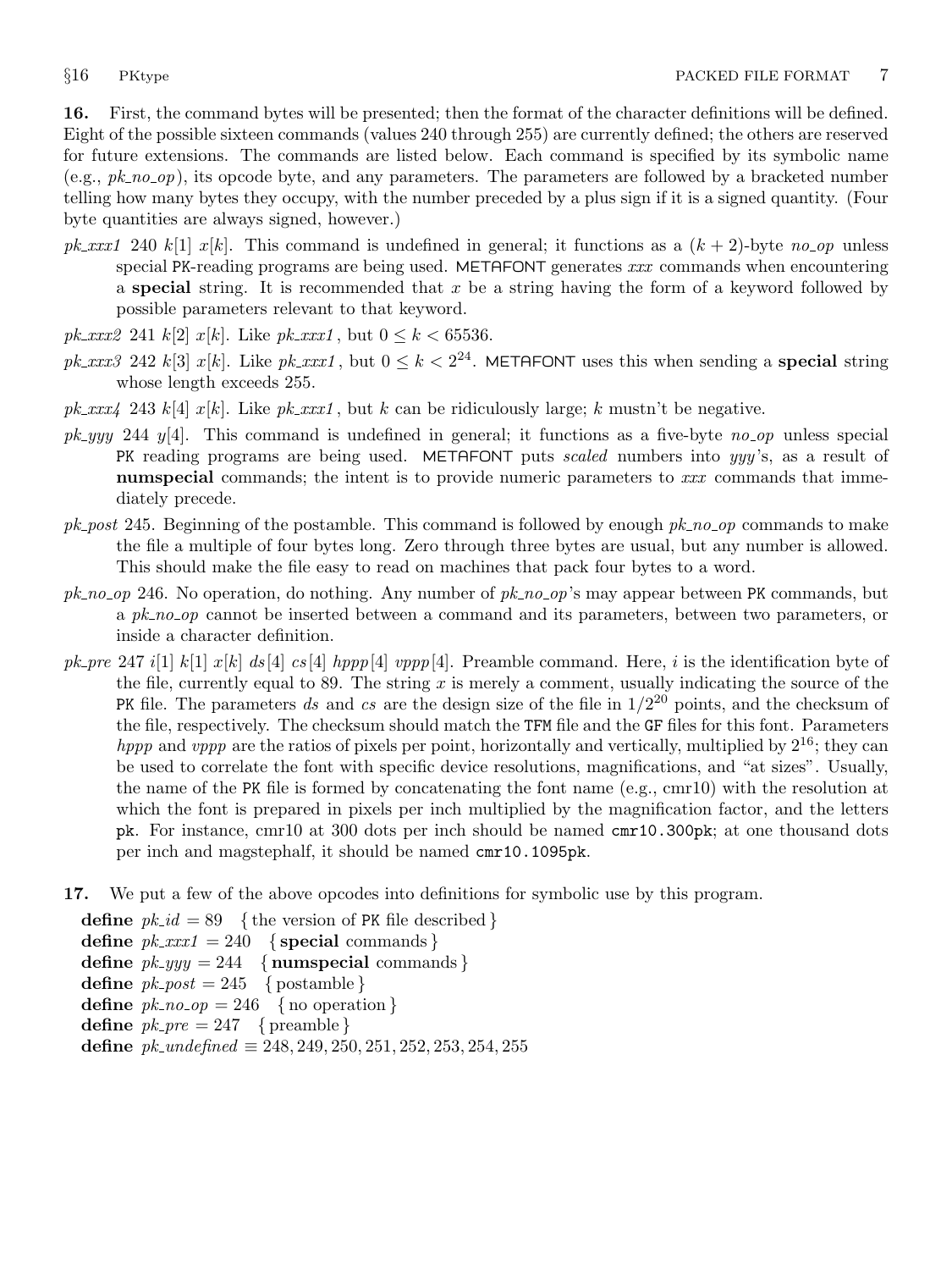18. The PK format has two conflicting goals: to pack character raster and size information as compactly as possible, while retaining ease of translation into raster and other forms. A suitable compromise was found in the use of run-encoding of the raster information. Instead of packing the individual bits of the character, we instead count the number of consecutive 'black' or 'white' pixels in a horizontal raster row, and then encode this number. Run counts are found for each row from left to right, traversing rows from the top to bottom. This is essentially the way the GF format works. Instead of presenting each row individually, however, we concatenate all of the horizontal raster rows into one long string of pixels, and encode this row. With knowledge of the width of the bit-map, the original character glyph can easily be reconstructed. In addition, we do not need special commands to mark the end of one row and the beginning of the next.

Next, we place the burden of finding the minimum bounding box on the part of the font generator, since the characters will usually be used much more often than they are generated. The minimum bounding box is the smallest rectangle that encloses all 'black' pixels of a character. We also eliminate the need for a special end of character marker, by supplying exactly as many bits as are required to fill the minimum bounding box, from which the end of the character is implicit.

Let us next consider the distribution of the run counts. Analysis of several dozen pixel files at 300 dots per inch yields a distribution peaking at four, falling off slowly until ten, then a bit more steeply until twenty, and then asymptotically approaching the horizontal. Thus, the great majority of our run counts will fit in a four-bit nybble. The eight-bit byte is attractive for our run-counts, as it is the standard on many systems; however, the wasted four bits in the majority of cases seem a high price to pay. Another possibility is to use a Huffman-type encoding scheme with a variable number of bits for each run-count; this was rejected because of the overhead in fetching and examining individual bits in the file. Thus, the character raster definitions in the PK file format are based on the four-bit nybble.

19. An analysis of typical pixel files yielded another interesting statistic: Fully 37% of the raster rows were duplicates of the previous row. Thus, the PK format allows the specification of repeat counts, which indicate how many times a horizontal raster row is to be repeated. These repeated rows are taken out of the character glyph before individual rows are concatenated into the long string of pixels.

For elegance, we disallow a run count of zero. The case of a null raster description should be gleaned from the character width and height being equal to zero, and no raster data should be read. No other zero counts are ever necessary. Also, in the absence of repeat counts, the repeat value is set to be zero (only the original row is sent.) If a repeat count is seen, it takes effect on the current row. The current row is defined as the row on which the first pixel of the next run count will lie. The repeat count is set back to zero when the last pixel in the current row is seen, and the row is sent out.

This poses a problem for entirely black and entirely white rows, however. Let us say that the current row ends with four white pixels, and then we have five entirely empty rows, followed by a black pixel at the beginning of the next row, and the character width is ten pixels. We would like to use a repeat count, but there is no legal place to put it. If we put it before the white run count, it will apply to the current row. If we put it after, it applies to the row with the black pixel at the beginning. Thus, entirely white or entirely black repeated rows are always packed as large run counts (in this case, a white run count of 54) rather than repeat counts.

20. Now we turn our attention to the actual packing of the run counts and repeat counts into nybbles. There are only sixteen possible nybble values. We need to indicate run counts and repeat counts. Since the run counts are much more common, we will devote the majority of the nybble values to them. We therefore indicate a repeat count by a nybble of 14 followed by a packed number, where a packed number will be explained later. Since the repeat count value of one is so common, we indicate a repeat one command by a single nybble of 15. A 14 followed by the packed number 1 is still legal for a repeat one count. The run counts are coded directly as packed numbers.

For packed numbers, therefore, we have the nybble values 0 through 13. We need to represent the positive integers up to, say,  $2^{31} - 1$ . We would like the more common smaller numbers to take only one or two nybbles, and the infrequent large numbers to take three or more. We could therefore allocate one nybble value to indicate a large run count taking three or more nybbles. We do this with the value 0.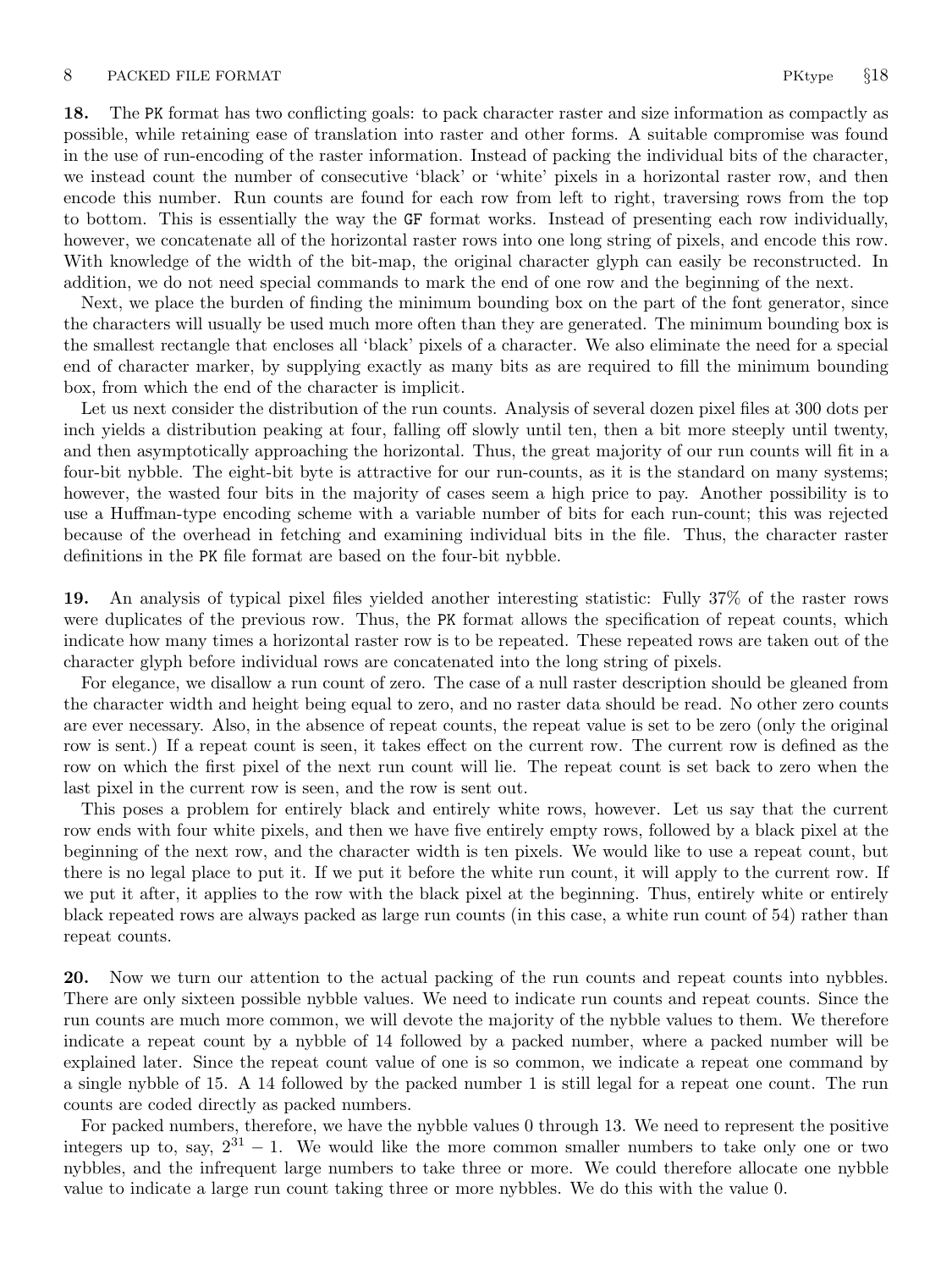<span id="page-8-0"></span>21. We are left with the values 1 through 13. We can allocate some of these, say  $\frac{dyn}{f}$ , to be one-nybble run counts. These will work for the run counts  $1 \dots dyn.f$ . For subsequent run counts, we will use a nybble greater than  $dyn.f$ , followed by a second nybble, whose value can run from 0 through 15. Thus, the twonybble values will run from  $dyn_f + 1$ ..  $(13 - dyn_f) * 16 + dyn_f$ . We have our definition of large run count values now, being all counts greater than  $(13 - dyn_f) * 16 + dyn_f$ .

We can analyze our several dozen pixel files and determine an optimal value of  $dyn_f$ , and use this value for all of the characters. Unfortunately, values of  $dyn<sub>-</sub>f$  that pack small characters well tend to pack the large characters poorly, and values that pack large characters well are not efficient for the smaller characters. Thus, we choose the optimal  $dyn<sub>-</sub>f$  on a character basis, picking the value that will pack each individual character in the smallest number of nybbles. Legal values of  $dyn$  f run from 0 (with no one-nybble run counts) to 13 (with no two-nybble run counts).

22. Our only remaining task in the coding of packed numbers is the large run counts. We use a scheme suggested by D. E. Knuth that simply and elegantly represents arbitrarily large values. The general scheme to represent an integer  $i$  is to write its hexadecimal representation, with leading zeros removed. Then we count the number of digits, and prepend one less than that many zeros before the hexadecimal representation. Thus, the values from one to fifteen occupy one nybble; the values sixteen through 255 occupy three, the values 256 through 4095 require five, etc.

For our purposes, however, we have already represented the numbers one through  $(13-dyn_f) *16+dyn_f$ . In addition, the one-nybble values have already been taken by our other commands, which means that only the values from sixteen up are available to us for long run counts. Thus, we simply normalize our long run counts, by subtracting  $(13-dyn_f) * 16+dyn_f +1$  and adding 16, and then we represent the result according to the scheme above.

23. The final algorithm for decoding the run counts based on the above scheme looks like this, assuming that a procedure called  $get_nyb$  is available to get the next nybble from the file, and assuming that the global repeat count indicates whether a row needs to be repeated. Note that this routine is recursive, but since a repeat count can never directly follow another repeat count, it can only be recursive to one level.

```
\langle Packed number procedure 23 \rangle \equivfunction pk-packed_num: integer;
  var i, j: integer;
  begin i \leftarrow get\_nyb;
  if i = 0 then
     begin repeat j \leftarrow get\_nyb; incr(i);
     until j \neq 0;while i > 0 do
       begin j \leftarrow j * 16 + get_n y b; decr(i);
       end;
     pk\_packet\_num \leftarrow j - 15 + (13 - dyn\_f) * 16 + dyn\_f;end
  else if i \leq dyn_f then pk_packed_num \leftarrow ielse if i < 14 then pk-packed_num \leftarrow (i - dyn_f - 1) * 16 + get-nyb + dyn-f + 1
       else begin if repeat\_count \neq 0 then abort('Second_Urepeat_Ucount_Ufor_Uthis_Urow!);
          repeat\_count \leftarrow 1; { prevent recursion more than one level }
          if i = 14 then repeat_count \leftarrow pk_packed_num;
          send\_out(true, repeat\_count); pk\_packed_number \leftarrow pk\_packed_number;end;
  end;
```
This code is used in section [46](#page-16-0).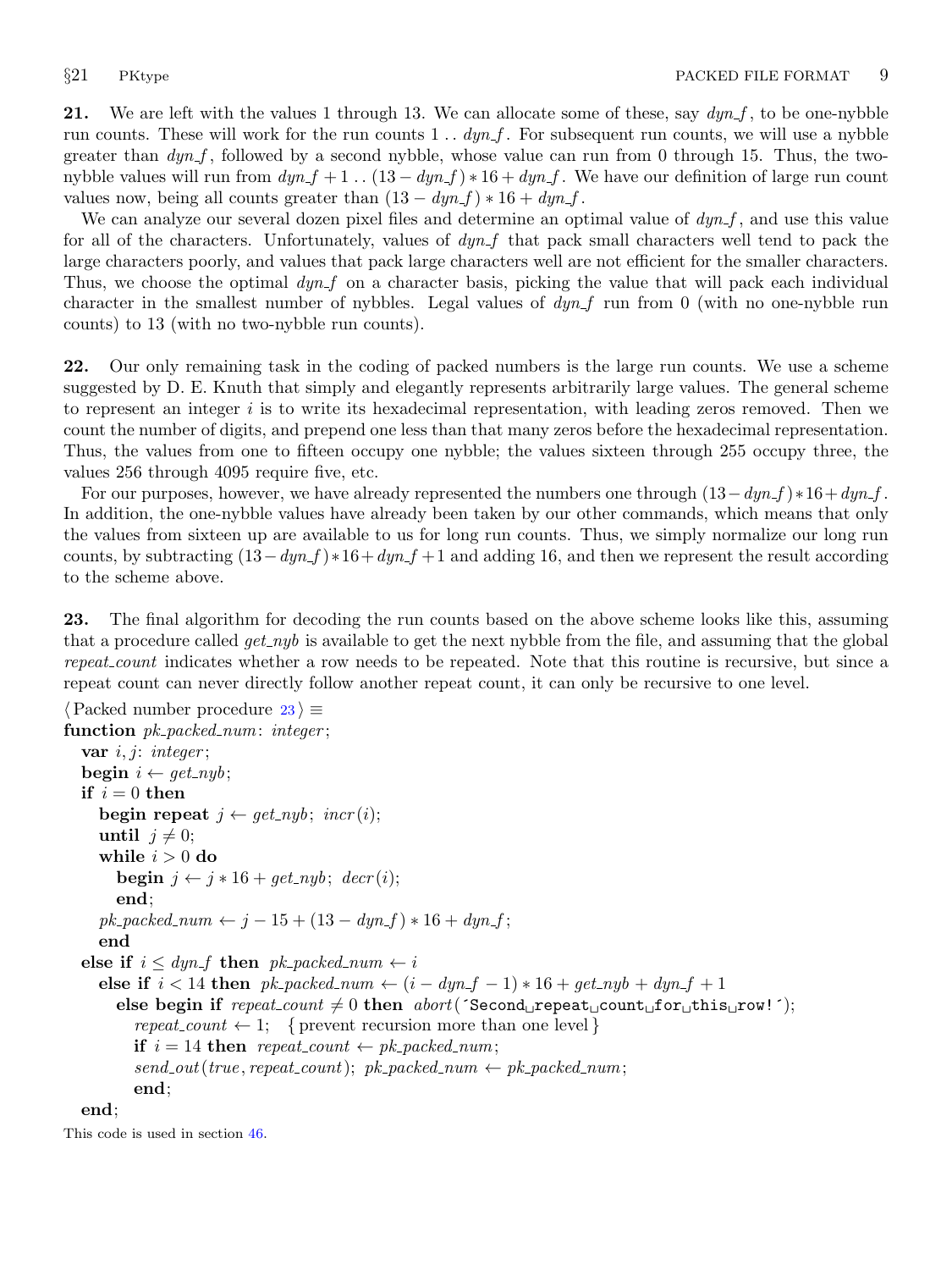<span id="page-9-0"></span>24. For low resolution fonts, or characters with 'gray' areas, run encoding can often make the character many times larger. Therefore, for those characters that cannot be encoded efficiently with run counts, the PK format allows bit-mapping of the characters. This is indicated by a  $dyn_f$  value of 14. The bits are packed tightly, by concatenating all of the horizontal raster rows into one long string, and then packing this string eight bits to a byte. The number of bytes required can be calculated by (width  $*$  height + 7) div 8. This format should only be used when packing the character by run counts takes more bytes than this, although, of course, it is legal for any character. Any extra bits in the last byte should be set to zero.

25. At this point, we are ready to introduce the format for a character descriptor. It consists of three parts: a flag byte, a character preamble, and the raster data. The most significant four bits of the flag byte yield the  $dyn_f$  value for that character. (Notice that only values of 0 through 14 are legal for  $dyn_f$ , with 14 indicating a bit mapped character; thus, the flag bytes do not conflict with the command bytes, whose upper nybble is always 15.) The next bit (with weight 8) indicates whether the first run count is a black count or a white count, with a one indicating a black count. For bit-mapped characters, this bit should be set to a zero. The next bit (with weight 4) indicates whether certain later parameters (referred to as size parameters) are given in one-byte or two-byte quantities, with a one indicating that they are in two-byte quantities. The last two bits are concatenated on to the beginning of the packet-length parameter in the character preamble, which will be explained below.

However, if the last three bits of the flag byte are all set (normally indicating that the size parameters are two-byte values and that a 3 should be prepended to the length parameter), then a long format of the character preamble should be used instead of one of the short forms.

Therefore, there are three formats for the character preamble; the one that is used depends on the least significant three bits of the flag byte. If the least significant three bits are in the range zero through three, the short format is used. If they are in the range four through six, the extended short format is used. Otherwise, if the least significant bits are all set, then the long form of the character preamble is used. The preamble formats are explained below.

- Short form: flag [1]  $pl[1]$  cc[1]  $t/m[3]$  dm[1] w[1] h[1] hoff [+1] voff [+1]. If this format of the character preamble is used, the above parameters must all fit in the indicated number of bytes, signed or unsigned as indicated. Almost all of the standard TEX font characters fit; the few exceptions are fonts such as cminch.
- Extended short form: flag [1]  $pl[2]$  cc[1] tfm[3] dm[2] w[2] h[2] hoff [+2] voff [+2]. Larger characters use this extended format.
- Long form: flag [1] pl [4] cc [4] tfm [4] dx [4] dy [4] w[4] h [4] hoff [4] voff [4]. This is the general format that allows all of the parameters of the GF file format, including vertical escapement.

The flag parameter is the flag byte. The parameter  $pl$  (packet length) contains the offset of the byte following this character descriptor, with respect to the beginning of the  $t/m$  width parameter. This is given so a PK reading program can, once it has read the flag byte, packet length, and character code  $(cc)$ , skip over the character by simply reading this many more bytes. For the two short forms of the character preamble, the last two bits of the flag byte should be considered the two most-significant bits of the packet length. For the short format, the true packet length might be calculated as  $(\text{flag mod } 4) * 256 + \text{pl}$ ; for the short extended format, it might be calculated as  $(\text{flag mod } 4) * 65536 + \text{pl}$ .

The w parameter is the width and the h parameter is the height in pixels of the minimum bounding box. The dx and dy parameters are the horizontal and vertical escapements, respectively. In the short formats, dy is assumed to be zero and dm is dx but in pixels; in the long format, dx and dy are both in pixels multiplied by  $2^{16}$ . The *hoff* is the horizontal offset from the upper left pixel to the reference pixel; the voff is the vertical offset. They are both given in pixels, with right and down being positive. The reference pixel is the pixel that occupies the unit square in METAFONT; the METAFONT reference point is the lower left hand corner of this pixel. (See the example below.)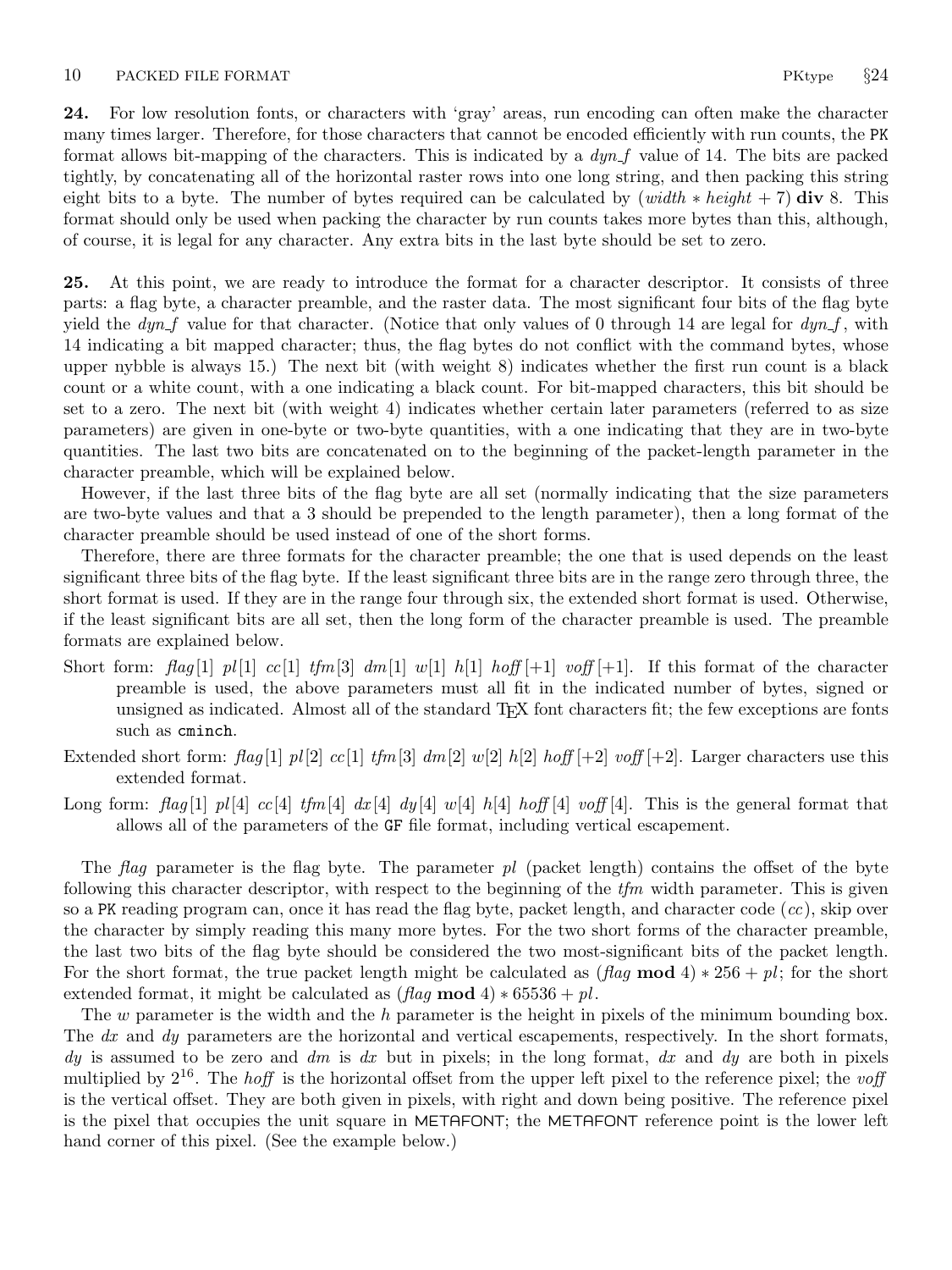<span id="page-10-0"></span>**26.** T<sub>E</sub>X requires all characters that have the same character codes modulo 256 to have also the same  $t/m$ widths and escapement values. The PK format does not itself make this a requirement, but in order for the font to work correctly with the T<sub>E</sub>X software, this constraint should be observed. (The standard version of TEX cannot output character codes greater than 255, but extended versions do exist.)

Following the character preamble is the raster information for the character, packed by run counts or by bits, as indicated by the flag byte. If the character is packed by run counts and the required number of nybbles is odd, then the last byte of the raster description should have a zero for its least significant nybble.

27. As an illustration of the PK format, the character  $\Xi$  from the font amr10 at 300 dots per inch will be encoded. This character was chosen because it illustrates some of the borderline cases. The raster for the character looks like this (the row numbers are chosen for convenience, and are not METAFONT's row numbers.)



The width of the minimum bounding box for this character is 20; its height is 29. The  $+$  represents the reference pixel; notice how it lies outside the minimum bounding box. The *hoff* value is  $-2$ , and the voff is 28.

The first task is to calculate the run counts and repeat counts. The repeat counts are placed at the first transition (black to white or white to black) in a row, and are enclosed in brackets. White counts are enclosed in parentheses. It is relatively easy to generate the counts list:

> 82 [2] (16) 2 (42) [2] 2 (12) 2 (4) [3] 16 (4) [2] 2 (12) 2 (62) [2] 2 (16) 82

Note that any duplicated rows that are not all white or all black are removed before the run counts are calculated. The rows thus removed are rows 5, 6, 10, 11, 13, 14, 15, 17, 18, 23, and 24.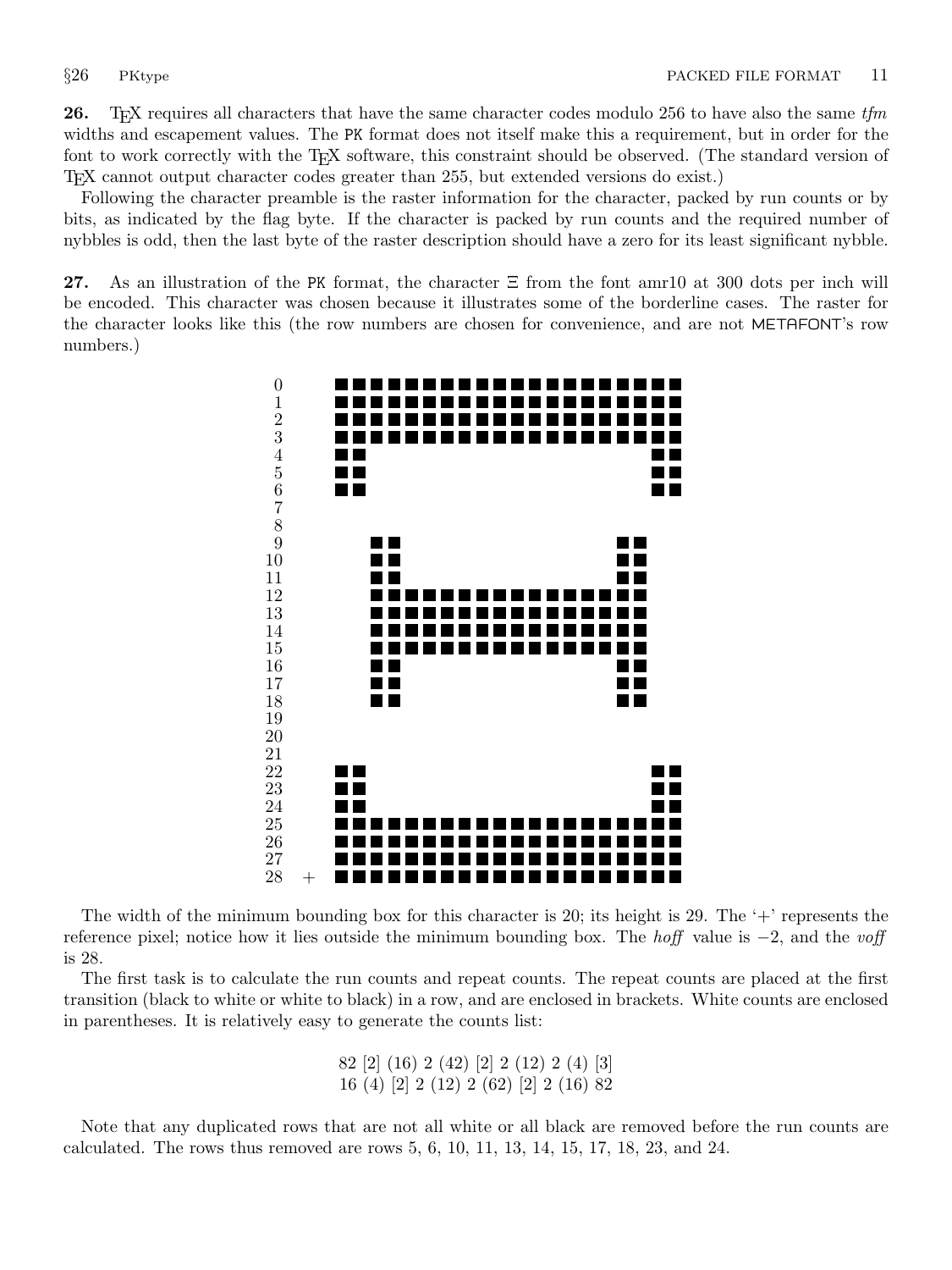<span id="page-11-0"></span>**28.** The next step in the encoding of this character is to calculate the optimal value of  $dyn_f$ . The details of how this calculation is done are not important here; suffice it to say that there is a simple algorithm that can determine the best value of  $dyn$  in one pass over the count list. For this character, the optimal value turns out to be 8 (atypically low). Thus, all count values less than or equal to 8 are packed in one nybble; those from nine to  $(13 - 8) * 16 + 8$  or 88 are packed in two nybbles. The run encoded values now become (in hex, separated according to the above list):

> D9 E2 97 2 B1 E2 2 93 2 4 E3 97 4 E2 2 93 2 C5 E2 2 97 D9

which comes to 36 nybbles, or 18 bytes. This is shorter than the 73 bytes required for the bit map, so we use the run count packing.

29. The short form of the character preamble is used because all of the parameters fit in their respective lengths. The packet length is therefore 18 bytes for the raster, plus eight bytes for the character preamble parameters following the character code, or 26. The  $t/m$  width for this character is 640796, or 9C71C in hexadecimal. The horizontal escapement is 25 pixels. The flag byte is 88 hex, indicating the short preamble, the black first count, and the  $dyn$ -f value of 8. The final total character packet, in hexadecimal, is:

| Flag byte                      | 88             |           |  |
|--------------------------------|----------------|-----------|--|
| Packet length                  | 1A             |           |  |
| Character code                 | 04             |           |  |
| <i>tfm</i> width               |                | 09 C7 1C  |  |
| Horizontal escapement (pixels) | 19             |           |  |
| Width of bit map               | 14             |           |  |
| Height of bit map              | 1D             |           |  |
| Horizontal offset (signed)     | FE             |           |  |
| Vertical offset                | 1 <sup>C</sup> |           |  |
| Raster data                    |                | D9 E2 97  |  |
|                                |                | 2B 1E 22  |  |
|                                |                | 93 24 F.3 |  |
|                                |                | 97 4F 22  |  |
|                                |                | 93 2C 5E  |  |
|                                |                | 22 97 D9  |  |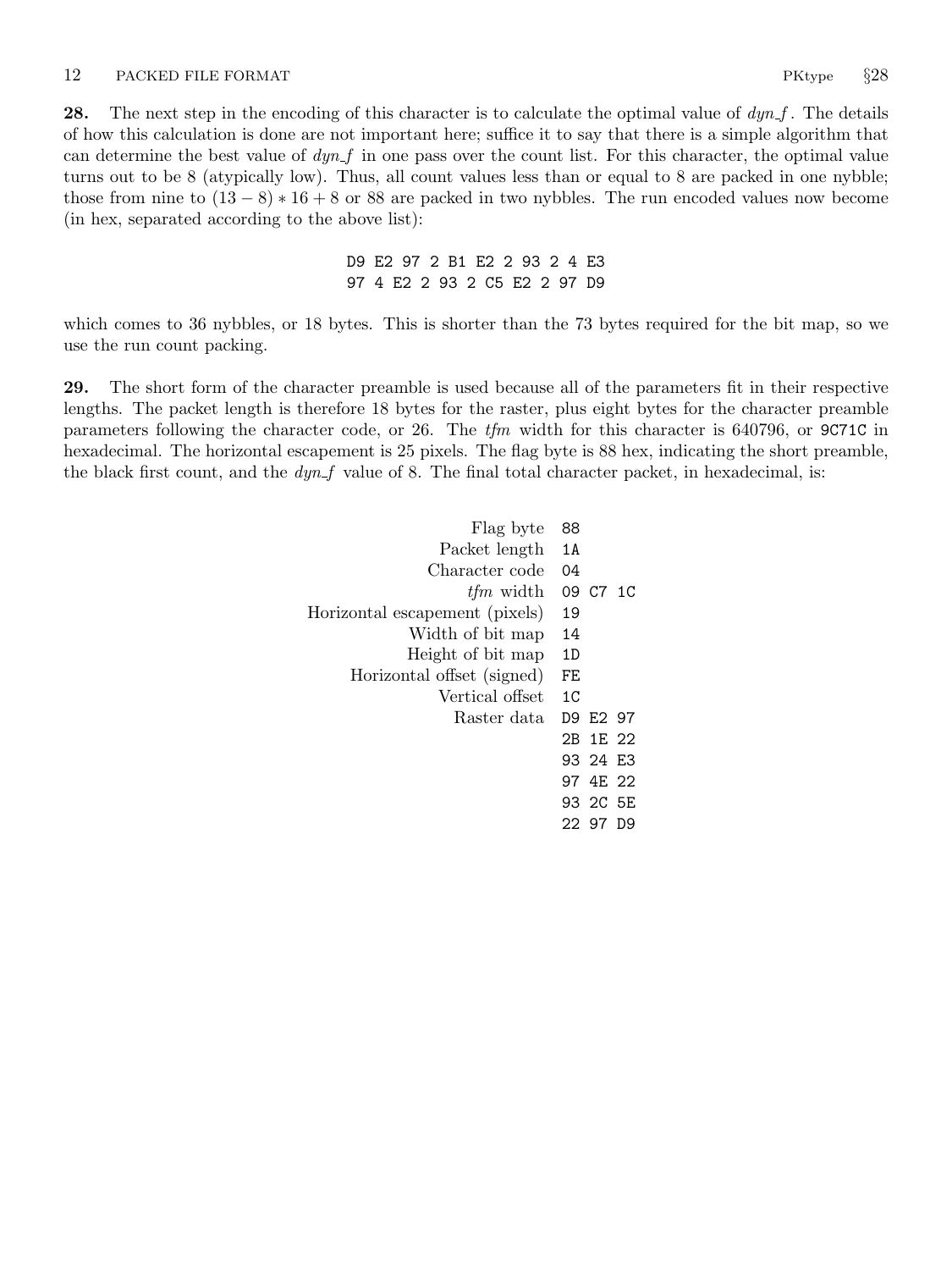<span id="page-12-0"></span>30. Input and output. There are two types of files that this program must deal with—standard text files and files of bytes (packed files.) For our purposes, we shall consider an eight-bit byte to consist of the values 0 . . 255. If your system does not pack these values to a byte, it is no major difficulty; you must only insure that the input function *pk\_byte* can read packed bytes.

 $\langle$  Types in the outer block [9](#page-3-0)  $\rangle$  +≡  $\text{eight\_bits} = 0 \dots 255; \text{ { packed file byte }}$ byte\_file = **packed file of** eight\_bits; { for packed file words }

**31.**  $\langle$  Globals in the outer block  $11$   $\rangle$  +≡ *pk\_file*: *byte\_file*; { where the input comes from }  $typ$ -file:  $text$ -file; { where the final output goes}

32. To prepare these files for input and output, we reset and rewrite them. An extension of Pascal is needed, since we want to associate files with external names that are specified dynamically (i.e., not known at compile time). The following code assumes that 'reset(f, s)' does this, when f is a file variable and s is a string variable that specifies the file name. If  $\epsilon$  (f) is true immediately after reset(f, s) has acted, we assume that no file named s is accessible.

```
procedure open_pk_file; { prepares the input for reading }
  begin reset(pk-file, pk-name); pk\_loc \leftarrow 0;
  end;
```

```
procedure open typ file; { prepares to write text data to the typ file }
  begin \textit{rewrite}(\textit{typ}\_\textit{file}, \textit{typ}\_\textit{name});end;
```
33. We need a place to store the names of the input and output file, as well as a byte counter for the output file.

 $\langle$  Globals in the outer block [11](#page-3-0)  $\rangle$  + $\equiv$ 

```
pk_name, typ_name: packed array [1 \tldots name_length of char; { name of input and output files }
pk\_loc: integer; \{ how many bytes have we read? \}
```
34. We also need a function that will get a single byte from the pk file.

```
function pk\_byte: eight_bits;
  var temp: eight_bits;
  begin temp \leftarrow pk\text{-}file\; get(pk\text{-}file); incr(pk\text{-}loc); pk\text{-}byte \leftarrow temp;
  end;
```
35. Now we are ready to open the files.

```
\langle Open files 35 \rangle \equivopen pk file ; open typ file ; t print ln(banner ); t print(´Input file: ´); i ← 1;
   while pk\_name[i] \neq \iota_i \circ \mathbf{do}begin t<sub>-print</sub>(pk<sub>-name</sub>[i]; incr(i);
      end;
   t-print ln( \cdot \cdot )
```
This code is used in section [55](#page-19-0).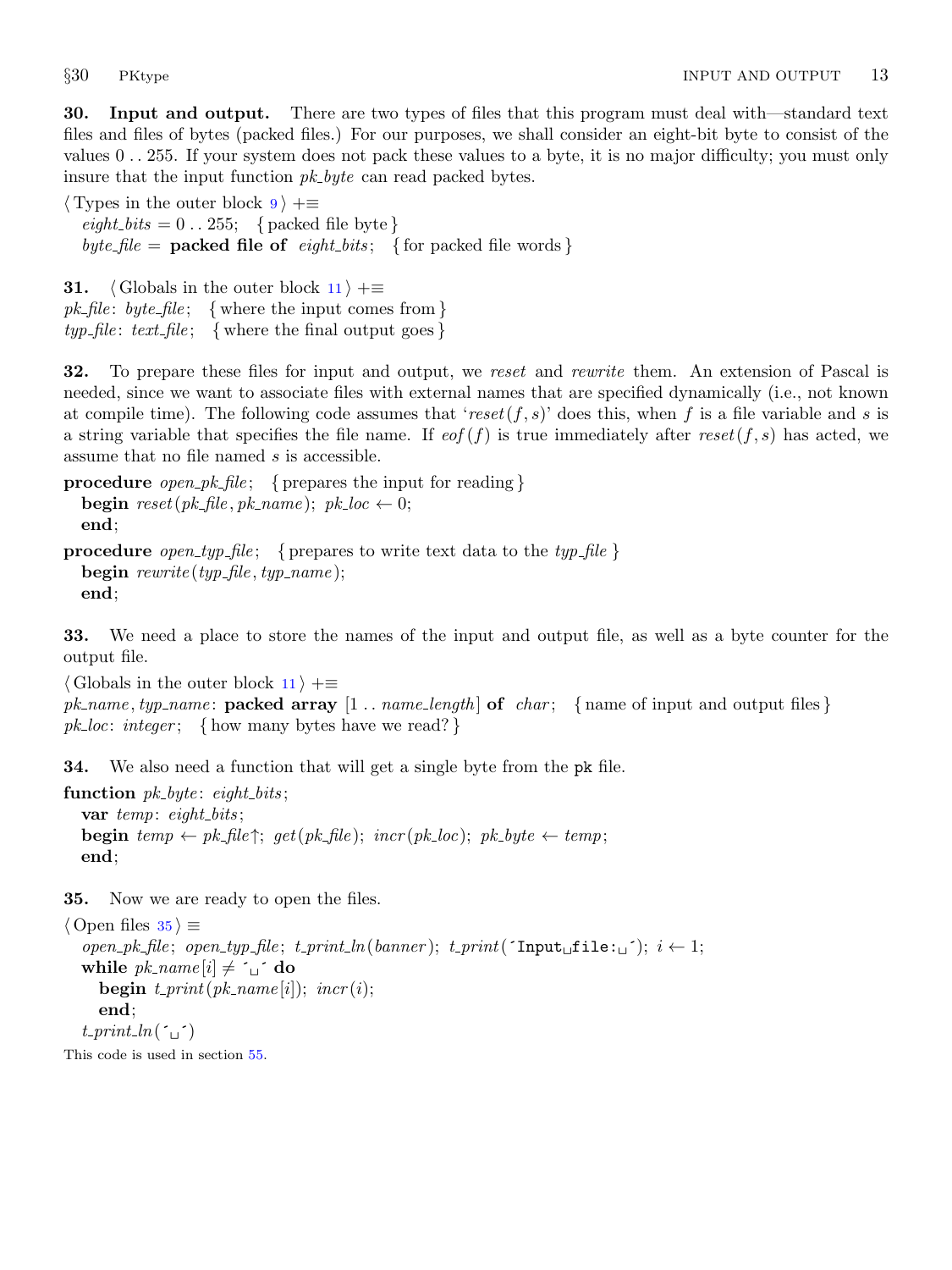<span id="page-13-0"></span>36. As we are reading the packed file, we often need to fetch 16 and 32 bit quantities. Here we have two procedures to do this.

```
function get_1 16: integer;
  var a: integer ;
  begin a \leftarrow pk\_byte; get_16 \leftarrow a * 256 + pk\_byte;
  end;
function get_32: integer;
  var a: integer;
  begin a \leftarrow get\_16;
  if a > 32767 then a ← a − 65536;
  get\_32 \leftarrow a * 65536 + get\_16;
  end;
```
**37.** We still need the *term\_pos* variable.

 $\langle$  Globals in the outer block [11](#page-3-0)  $\rangle$  +≡  $term\_pos: integer; \{ current terminal position\}$ 

**38.** Now we read and check the preamble of the PK file. In the preamble, we find the hppp, design\_size, checksum.

```
\langle Read preamble 38 \rangle \equivif pk\_byte \neq pk\_pre then abort('Bad \_PK \_file::\_\perp pre \_command \_nt = 0; ';
  if pk\_byte \neq pk\_id then abort('Wrong\cup version\cup of \cup PK \cup file!);
  j \leftarrow pk\_byte; t\_print('for i \leftarrow 1 to j do t_print(xchr [pk_byte]);
  t\_print\_ln("''');\text{ design\_size} \leftarrow get\_32; \text{t\_print\_ln("Design\_size\_j",\text{design\_size}: 1);}checksum \leftarrow get\_32; t\_print\_ln(\text{Checksum} = \text{C,} checksum : 1); hpp \leftarrow get\_32; vpp \leftarrow get\_32;
   t\_print( Thesolution: _{\sqcup} horizontal_{\sqcup}=_{\sqcup}, hppp : 1, \lnot_{\sqcup} vertical_{\sqcup}=_{\sqcup}, vppp : 1);magnification \leftarrow round(hppp * 72.27/65536); t.println('q) (', magnification : 1, 'qpi)');if hppp \neq vppp then print\_ln('Warning: aspect ratio not 1:1! )This code is used in section 55.
```
39. Of course, we need to define the above variables.

 $\langle$  Globals in the outer block [11](#page-3-0)  $\rangle$  + $\equiv$ magnification: integer; { resolution at which pixel file is prepared }  $design\_size: integer; \{ design size in FIXes\}$  $checksum: integer; \{ checksum of pixel file\}$ hppp, vppp: integer; { horizontal and vertical points per inch}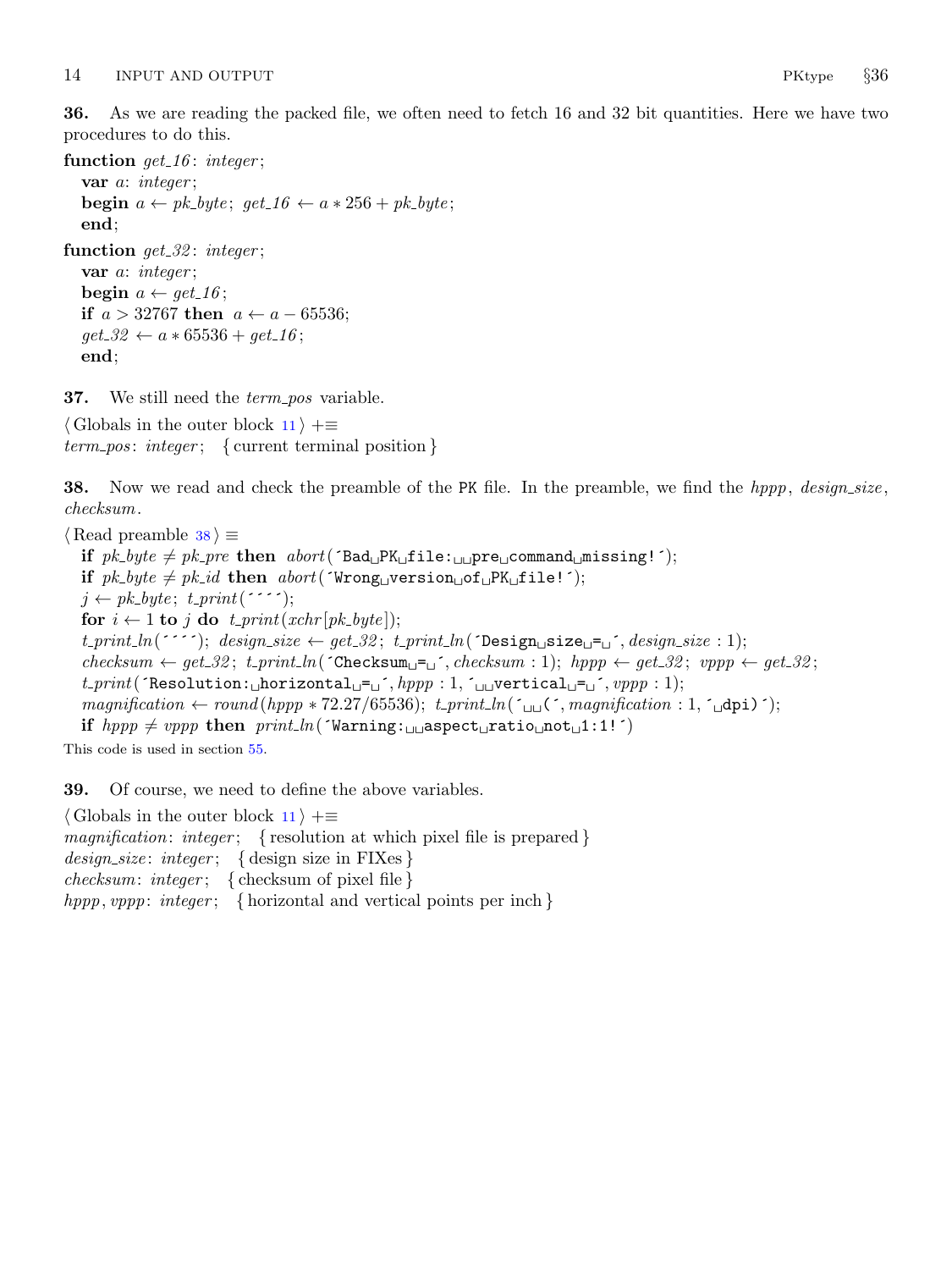<span id="page-14-0"></span>40. Character unpacking. Here we simply unpack the character, writing the information we glean to the  $typ$ -file.

 $\langle$  Unpack and write character 40  $\rangle \equiv$  $t\_print((pk\_loc - 1): 1, \dots \sqcup \text{Flag\_byte\_} = \dots, flag\_byte : 1); \, dyn\_f \leftarrow flag\_byte \, div \, 16;$ flag\_byte ← flag\_byte **mod** 16; turn\_on ← flag\_byte  $\geq 8$ ; if turn\_on then  $flag\_byte \leftarrow flag\_byte - 8;$ if  $flag_byte = 7$  then  $\langle$  Read long character preamble 42 $\rangle$ else if  $flag_byte > 3$  then  $\langle Read\>extended\>short\>character\>preamble\>43 \rangle$  $\langle Read\>extended\>short\>character\>preamble\>43 \rangle$  $\langle Read\>extended\>short\>character\>preamble\>43 \rangle$ else  $\langle$  Read short character preamble [44](#page-15-0) $\rangle$ ;  $t\_print\_ln(\Delta_{\text{L}} \text{Character}_{\text{L}} = \Delta', car: 1, \Delta_{\text{L}} \text{Packet}_{\text{L}} \text{length}_{\text{L}} = \Delta', packet\_length: 1);$  $t\_print\_ln($   $\sim$  Dynamic packing variable  $\equiv$   $\sim$   $\sim$   $dyn\_f : 1$ );  $t\_print(\ulcorner_{\sqcup\sqcup}$ TFM $_{\sqcup}$ width $_{\sqcup}$ = $_{\sqcup}$ ',  $tfm\_width: 1, \ulcorner_{\sqcup\sqcup}$ dx $_{\sqcup}$ = $_{\sqcup}$ ',  $dx: 1$ ); if  $dy \neq 0$  then  $t$ -print  $ln(\sim_{\text{un}} dy)$   $\sim$   $(y : 1)$ else  $t$ -print-ln( $\sim$  $t\_print\_ln(\text{``\texttt{u}m} = \texttt{u}^-, \textit{height}: 1, \text{``\texttt{u}m} = \texttt{u}'$ , width : 1,  $\text{``\texttt{u}m} = \text{offset} = \texttt{u}'$ ,  $x\_off: 1$ ,  $\text{``} \square \text{``} \blacksquare$ Y-offset $\square \text{``} \square$ ,  $\text{``} \square \text{``} \square$  ;  $\text{``} \square$  \; \ead and translate raster description [48](#page-16-0)); if end\_of\_packet  $\neq$  pk\_loc then abort( $\text{`Bad}_{\sqcup}$ PK $_{\sqcup}$ file: $_{\sqcup}$ Bad $_{\sqcup}$ packet $_{\sqcup}$ length!')

This code is used in section [55](#page-19-0).

41. We need a whole lot of globals used but not defined up there.

 $\langle$  Globals in the outer block [11](#page-3-0)  $\rangle$  += i, j: integer; {index pointers} flag byte: integer; { the byte that introduces the character definition }  $end_of packet: integer; \{ where we expect the end of the packet to be \}$ width, height: integer; { width and height of character }  $x \text{-} off, y \text{-} off: integer; \{ x \text{ and } y \text{ offsets of character } \}$  $tfm_width: integer; \{ character tfmwidth\}$ *tfms*:  $array [0..255] of integer; {\text{character tfm widths}}$  $dx, dy: integer; \{ \text{escapement values} \}$ dxs, dys:  $\arctan 0$ . 255 of integer; { escapement values } status:  $array \t[0.1255] of boolean; \{\text{has the character been seen?}\}$  $dyn_f$ :  $integer$ ; { dynamic packing variable } *car: integer*; {the character we are reading} packet\_length: integer; { the length of the character packet }

42. Now, the preamble reading modules. First, we have the general case: the long character preamble format.

 $\langle$  Read long character preamble 42 $\rangle \equiv$ **begin** packet\_length  $\leftarrow$  get\_32; car  $\leftarrow$  get\_32; end\_of\_packet  $\leftarrow$  packet\_length + pk\_loc; packet length  $\leftarrow$  packet length + 9; tfm width  $\leftarrow$  get 32; dx  $\leftarrow$  get 32; dy  $\leftarrow$  get 32; width  $\leftarrow$  get 32; height  $\leftarrow$  get 32; x off  $\leftarrow$  get 32; y off  $\leftarrow$  get 32; end

This code is used in section 40.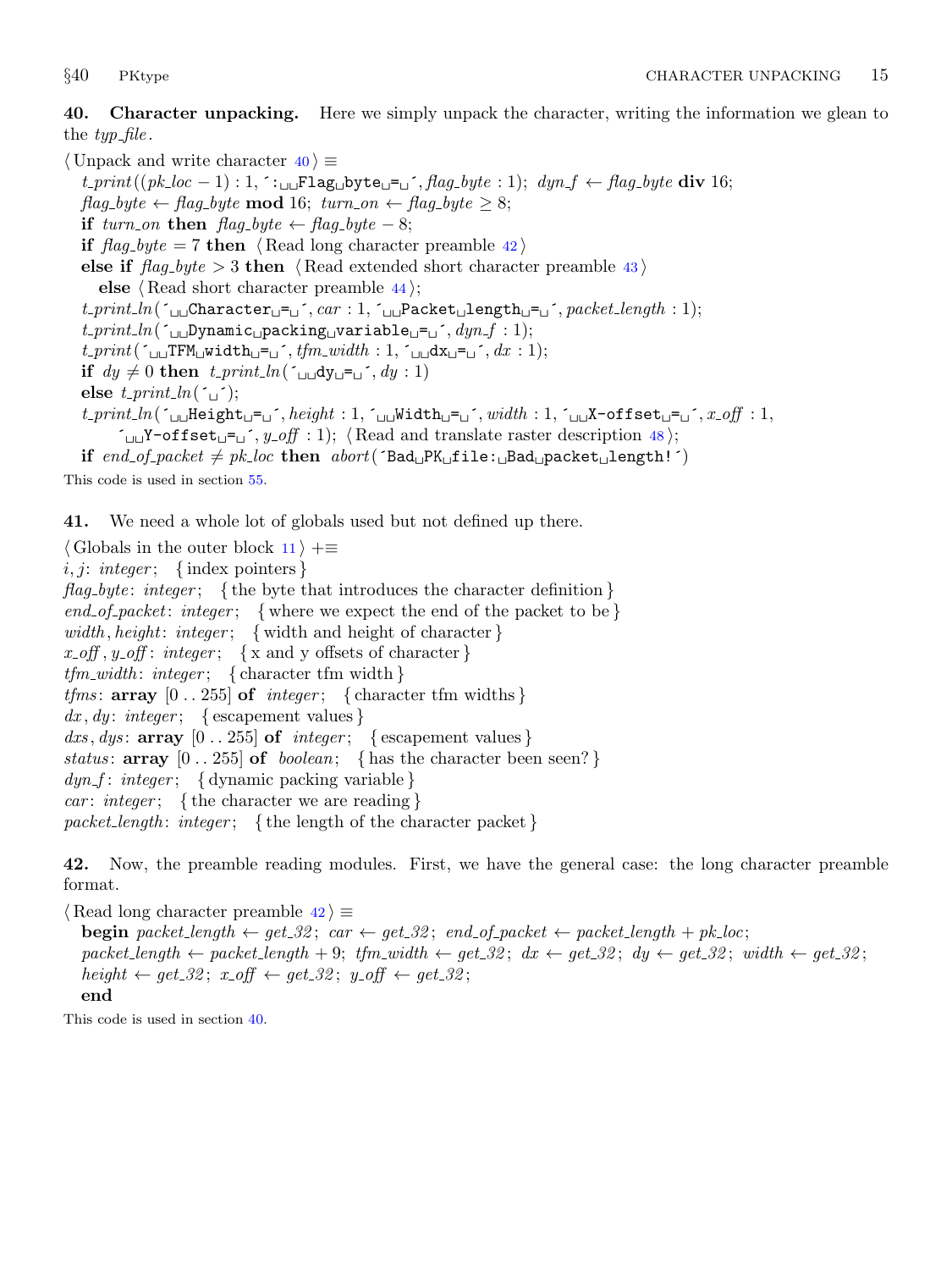<span id="page-15-0"></span>43. This module reads the character preamble with double byte parameters.

 $\langle$  Read extended short character preamble 43 $\rangle \equiv$ **begin** packet\_length  $\leftarrow$  (flag\_byte - 4)  $*$  65536 + get\_16; car  $\leftarrow$  pk\_byte;  $end\_of\_packet \leftarrow packet\_length + pk\_loc; packet\_length \leftarrow packet\_length + 4; i \leftarrow pk\_byte;$  $tfm_width \leftarrow i * 65536 + get\_16$ ;  $dx \leftarrow get\_16 * 65536$ ;  $dy \leftarrow 0$ ; width  $\leftarrow get\_16$ ; height  $\leftarrow get\_16$ ;  $x\text{-}off \leftarrow get\_16$ ;  $y\text{-}off \leftarrow get\_16$ ; if  $x\_off > 32767$  then  $x\_off \leftarrow x\_off - 65536$ ; if y\_off > 32767 then y\_off ← y\_off – 65536; end

This code is used in section [40](#page-14-0).

44. Here we read the most common character preamble, that with single byte parameters.

 $\langle$  Read short character preamble 44 $\rangle \equiv$ 

**begin** packet length  $\leftarrow$  flag byte  $*$  256 + pk byte; car  $\leftarrow$  pk byte; end of packet  $\leftarrow$  packet length + pk loc; packet length ← packet length + 3; i ← pk byte; tfm width ← i \* 65536 + get 16; dx ← pk byte \* 65536;  $dy \leftarrow 0$ ; width  $\leftarrow p k \text{-} byte$ ; height  $\leftarrow p k \text{-} byte$ ; x-off  $\leftarrow p k \text{-} byte$ ; y-off  $\leftarrow p k \text{-} byte$ ; if  $x\_off > 127$  then  $x\_off \leftarrow x\_off - 256$ ; if  $y\text{-}off > 127$  then  $y\text{-}off \leftarrow y\text{-}off - 256$ ; end

This code is used in section [40](#page-14-0).

45. Now we have the most important part of the program, where we actually interpret the commands in the raster description. First of all, we need a procedure to get a single nybble from the file, as well as one to get a single bit.

```
function get_nwb: integer;
  var temp: eight_bits;
  begin if bit\_weight = 0 then
     begin input_byte \leftarrow pk_byte; bit_weight \leftarrow 16;
     end;
  temp \leftarrow input\_byte div bit weight; input byte \leftarrow input\_byte - temp * bit \text{ weight};bit\_weight \leftarrow bit\_weight div 16; qet\_nyb \leftarrow temp;
  end;
function get_bit: boolean;
  var temp: boolean;
  begin bit_weight \leftarrow bit_weight div 2;
  if bit\_weight = 0 then
     begin input_byte \leftarrow pk_byte; bit_weight \leftarrow 128;
     end;
  temp \leftarrow input\_byte \geq bit\_weight;if temp then input_byte \leftarrow input\_byte - bit\_weight;get\_bit \leftarrow temp;end;
```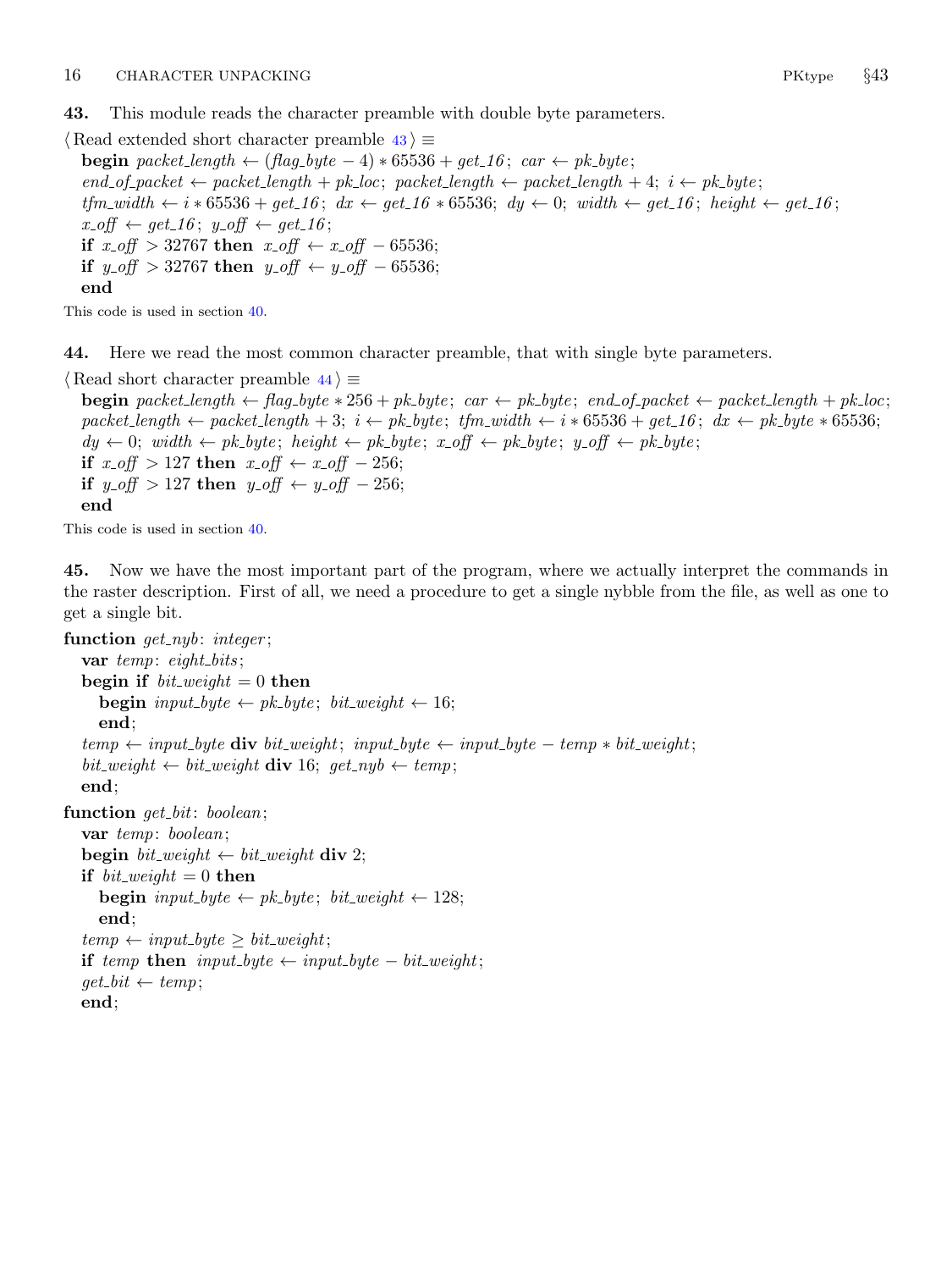<span id="page-16-0"></span>46. We also need a function to write output to the screen. We put as many counts on a line as possible, to reduce the volume of output. Each count will appear as a number, with white counts enclosed by parentheses and repeat counts by brackets.

procedure  $send\_out(repeat\_count : boolean; value : integer);$ 

var *i*, len: *integer*; begin  $i \leftarrow 10$ ; len  $\leftarrow 1$ ; while *value*  $\geq i$  do begin  $\text{incr}(len); i \leftarrow i * 10;$ end; **if** repeat\_count  $\lor$  ¬turn\_on **then** len ← len + 2; if  $term\_pos + len > 78$  then **begin** term\_pos  $\leftarrow$  len + 2; t\_print\_ln( $\left(\begin{smallmatrix} \cdot & \cdot \\ \cdot & \cdot \end{smallmatrix}\right);$  t\_print( $\left(\begin{smallmatrix} \cdot & \cdot \\ \cdot & \cdot \end{smallmatrix}\right);$ end else  $term\_pos \leftarrow term\_pos + len;$ if repeat\_count then  $t$ \_print( $\lceil \cdot, value : 1, \cdot \rceil \rceil$ ) else if  $turn\_on$  then  $t\_print(value : 1)$ else  $t\_print(\ulcorner(\ulcorner, value : 1, \ulcorner) \urcorner);$ end;  $\langle$  Packed number procedure [23](#page-8-0)  $\rangle$ 

47. Now, the globals to help communication between these procedures.

 $\langle$  Globals in the outer block [11](#page-3-0)  $\rangle$  +≡  $input_byte: eight_bits;$  { the byte we are currently decimating }  $bit\_weight:$  eight\_bits; { weight of the current bit} nybble: eight\_bits; { the current nybble }

48. And the main procedure.

 $\langle$  Read and translate raster description 48  $\rangle \equiv$  $bit\_weight \leftarrow 0$ ; if  $dyn_f = 14$  then  $\langle$  Get raster by bits 49  $\rangle$ else  $\langle$  Create normally packed raster  $50 \rangle$  $50 \rangle$ 

This code is used in section [40](#page-14-0).

49. If  $dyn_f = 14$ , then we need to get the raster representation one bit at a time.

```
\langle Get raster by bits 49 \rangle \equivbegin for i \leftarrow 1 to height do
     begin t-print(\simfor j \leftarrow 1 to width do
        if get bit then t-print(\hat{\cdot}*\hat{\cdot})
        else t-print(\cdot, \cdot);t-print-ln(\simend;
  end
```
This code is used in section 48.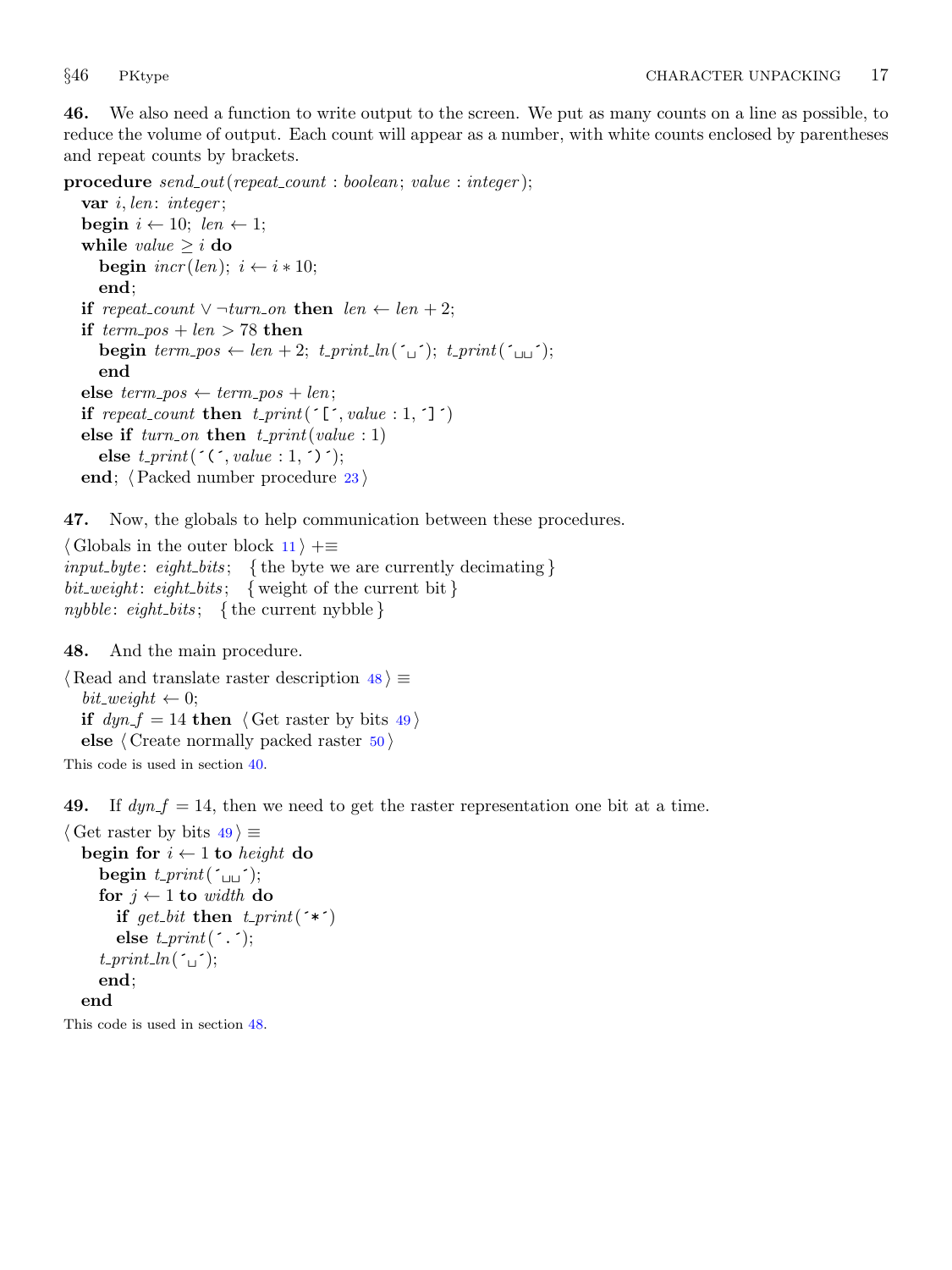<span id="page-17-0"></span>50. Otherwise, we translate the bit counts into the raster rows. count contains the number of bits of the current color, and turn on indicates whether or not they should be black. rows left contains the number of rows to be sent.

 $\langle$  Create normally packed raster 50  $\rangle \equiv$ **begin** term pos  $\leftarrow 2$ ; t print( $\zeta_{\text{ul}}$ ); rows left  $\leftarrow$  height; h bit  $\leftarrow$  width; repeat count  $\leftarrow 0$ ; while  $rows-left > 0$  do **begin**  $count \leftarrow pk\_ packed\_num; send\_out(false, count);$ if  $count \geq h\text{-}bit$  then begin  $rows.left \leftarrow rows.left - repeat_count - 1; repeat_count \leftarrow 0; count \leftarrow count - h-bit;$ h\_bit  $\leftarrow$  width; rows\_left  $\leftarrow$  rows\_left  $\leftarrow$  count div width; count  $\leftarrow$  count mod width; end;  $h\_bit \leftarrow h\_bit - count; turn\_on \leftarrow \neg turn\_on;$ end;  $t$ -print-ln( $\sim$ if  $(rows\_left \neq 0) ∨ (h\_bit \neq width)$  then  $abort('Bad<sub>u</sub>PR<sub>u</sub>file: <sub>u</sub>More<sub>u</sub>bits<sub>u</sub>than<sub>u</sub>required!');$ end

This code is used in section [48](#page-16-0).

51. We need to declare the repeat flag, bit counter, and color flag here.

 $\langle$  Globals in the outer block [11](#page-3-0)  $\rangle$  +≡ repeat\_count: integer; { how many times to repeat the next row?} rows left: integer; { how many rows left? }  $turn\_on: boolean; \{ are we black here? \}$ h\_bit: integer; { what is our horizontal position?} *count: integer*; { how many bits of current color left?}

52. If any specials are found, we write them out here.

define  $four\text{-}cases (\#) \equiv \#, \# + 1, \# + 2, \# + 3$ 

```
procedure skip\_species;
   var i, j: integer;
   begin repeat flag_byte \leftarrow pk_byte;if \text{flag\_byte} \geq 240 then
        case flag_byte of
        four cases (pk xxx1): begin t print ((pk loc - 1) : 1, \therefore Special: \check{i} : \check{i} + 0;
           for j \leftarrow pk\_xxx1 to flag-byte do i \leftarrow 256 * i + pk\_byte;
           for j \leftarrow 1 to i do t_print(xchr[pk_byte]);
           t<sub>-print</sub> ln( \cdots );end;
        pk\_yyy: t\_print\_ln((pk\_loc - 1): 1, :_{\sqcup \sqcup} Num_{\sqcup} special: \sqcup', get\_32 : 1);pk post: t print ln((pk loc − 1) : 1, ´: Postamble´);
        pk\_no\_op: t\_print\_ln((pk\_loc - 1): 1, \in_{\text{full}}\text{No}_\text{u}op´);
        pk\_pre, pk\_undefined: abort('Unexpected\_', flag\_byte : 1, '!');endcases;
   until (flag_b yte < 240) \vee (flag_b yte = pk\_post);end;
```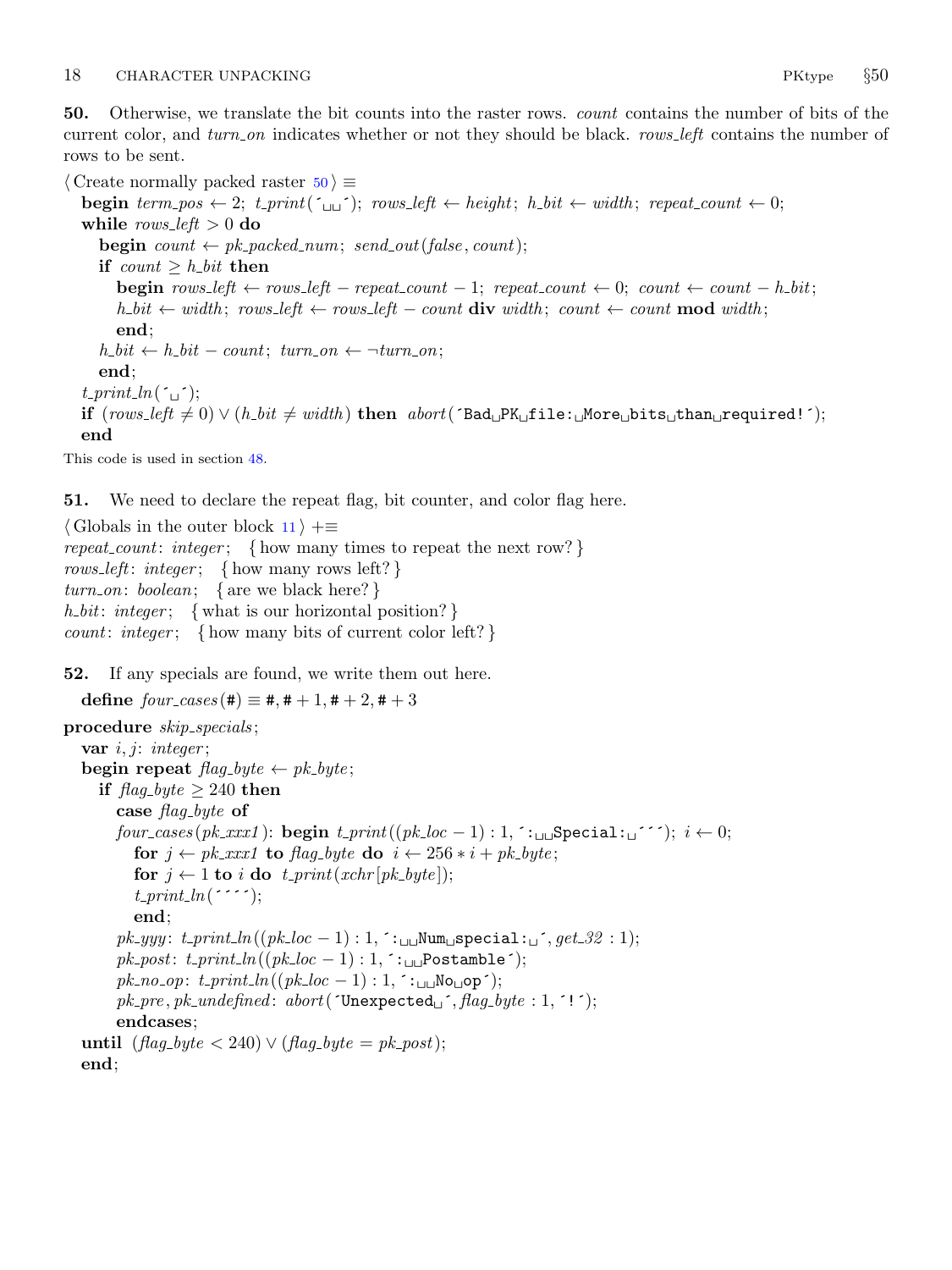<span id="page-18-0"></span>53. Terminal communication. We must get the file names and determine whether input is to be in hexadecimal or binary. To do this, we use the standard input path name. We need a procedure to flush the input buffer. For most systems, this will be an empty statement. For other systems, a *print\_ln* will provide a quick fix. We also need a routine to get a line of input from the terminal. On some systems, a simple read ln will do. Finally, a macro to print a string to the first blank is required.

```
define \text{f}lush_buffer \equivbegin end
define get\_line (\#) \equivif \epsilonoln(input) then \epsilonread_ln(input);
          i \leftarrow 1;
           while \neg(\text{eoln}(\text{input}) \lor \text{eof}(\text{input})) do
              begin #[i] \leftarrow input \uparrow; incr(i); get(input);
              end;
          \sharp[i] \leftarrow \fbox{``} \Box
```
## 54.

procedure *dialog*; var *i*: *integer*; { index variable } buffer: packed array  $[1 \t ... \t name_length]$  of  $char;$  {input buffer} begin for  $i \leftarrow 1$  to name\_length do  $\textbf{begin} \; type \; \textit{type} \; \textit{type} \; \{i\} \leftarrow \; \textit{type} \; \{i\} \; \leftarrow \; \textit{type} \; \{i\} \leftarrow \; \textit{type} \; \{i\} \; \textit{type} \; \textit{type} \; \textit{type} \; \textit{type} \; \textit{type} \; \textit{type} \; \textit{type} \; \textit{type} \; \textit{type} \; \textit{type} \; \textit{type} \; \textit{type} \; \textit{type} \; \textit{type} \; \textit{type} \; \textit{type} \; \text$ end;  $print($   $\text{Input}_{\sqcup}$ file $\sqcup$ name: $\sqcup \sqcup'$ );  ${fusion_{\sqcup}$ ;  ${g}$ et. $line(pk_name);$   ${print($   $\text{Output}_{\sqcup}$ file $\sqcup \sqcup'$ );  $flush_buffer$ ;  $get\_line(typ\_name)$ ;

end;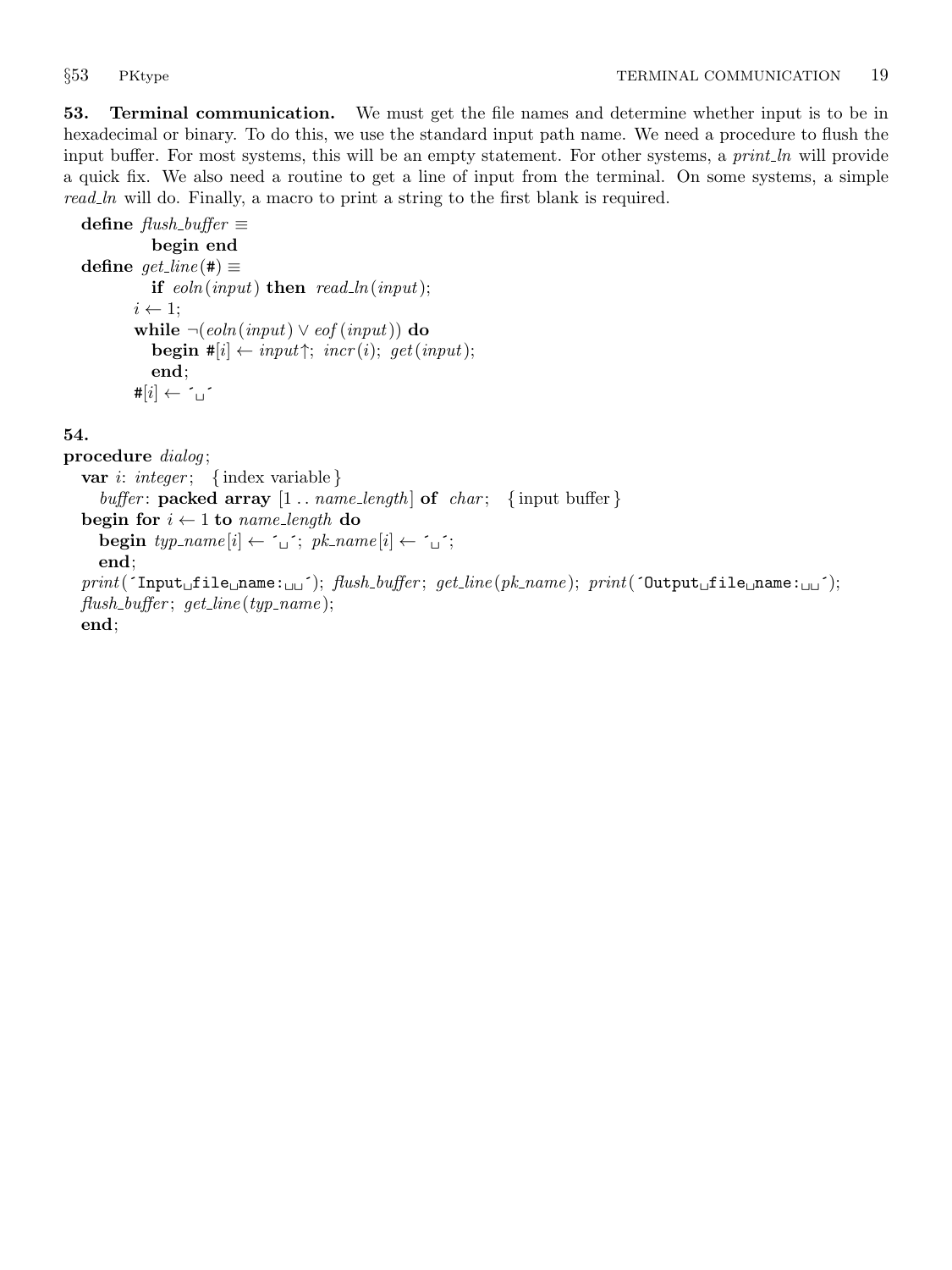## <span id="page-19-0"></span>55. The main program. Now that we have all the pieces written, let us put them together.

```
begin initialize; dialog; \langle35\rangle;
   \langle38\rangle;
   skip specials ;
   while flag\_byte \neq pk\_post do
      begin \langle Unpack and write character 40;
      skip specials ;
      end;
   j \leftarrow 0;while \neg\textit{eof} (pk_file) do
      begin i \leftarrow pk\_byte;if i \neq pk\text{-}no\text{-}op then abort('Bad\text{-}byte\text{-}act\text{-}end\text{-}of\text{-}file:``; i : 1);t\text{-}print\text{-}ln((pk\text{-}loc - 1): 1, \text{ }^{\mathsf{}}:\text{-}log\text{-}op^{\mathsf{}}); \text{ } \text{incr}(j);end;
   t\_print\_ln(pk\_loc: 1, \infty)bytes\Boxread\Boxfrom\Boxpacked\Boxfile.\Box);
final_end: end.
```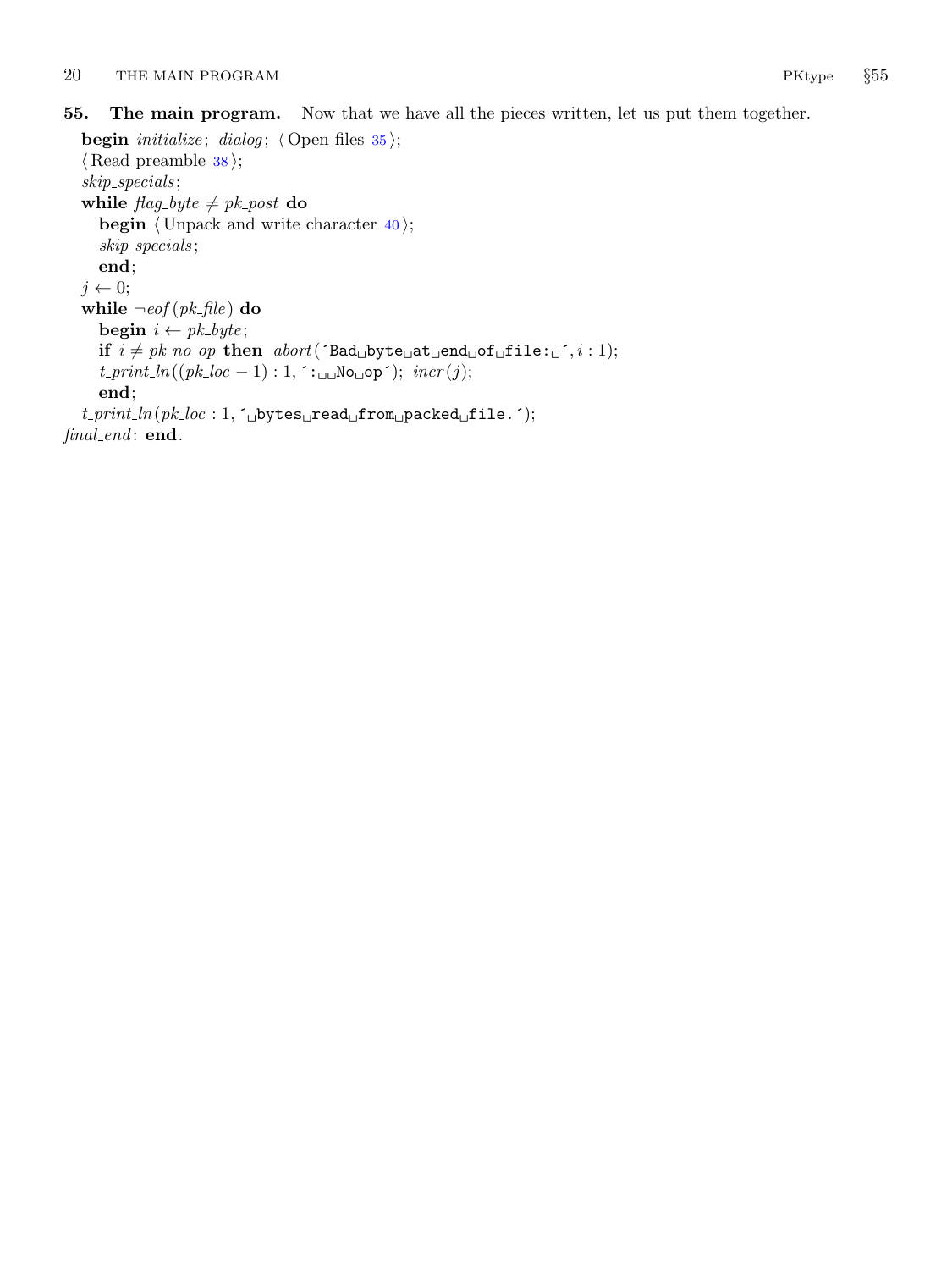<span id="page-20-0"></span>56. System-dependent changes. This section should be replaced, if necessary, by changes to the program that are necessary to make PKtype work at a particular installation. Any additional routines should be inserted here.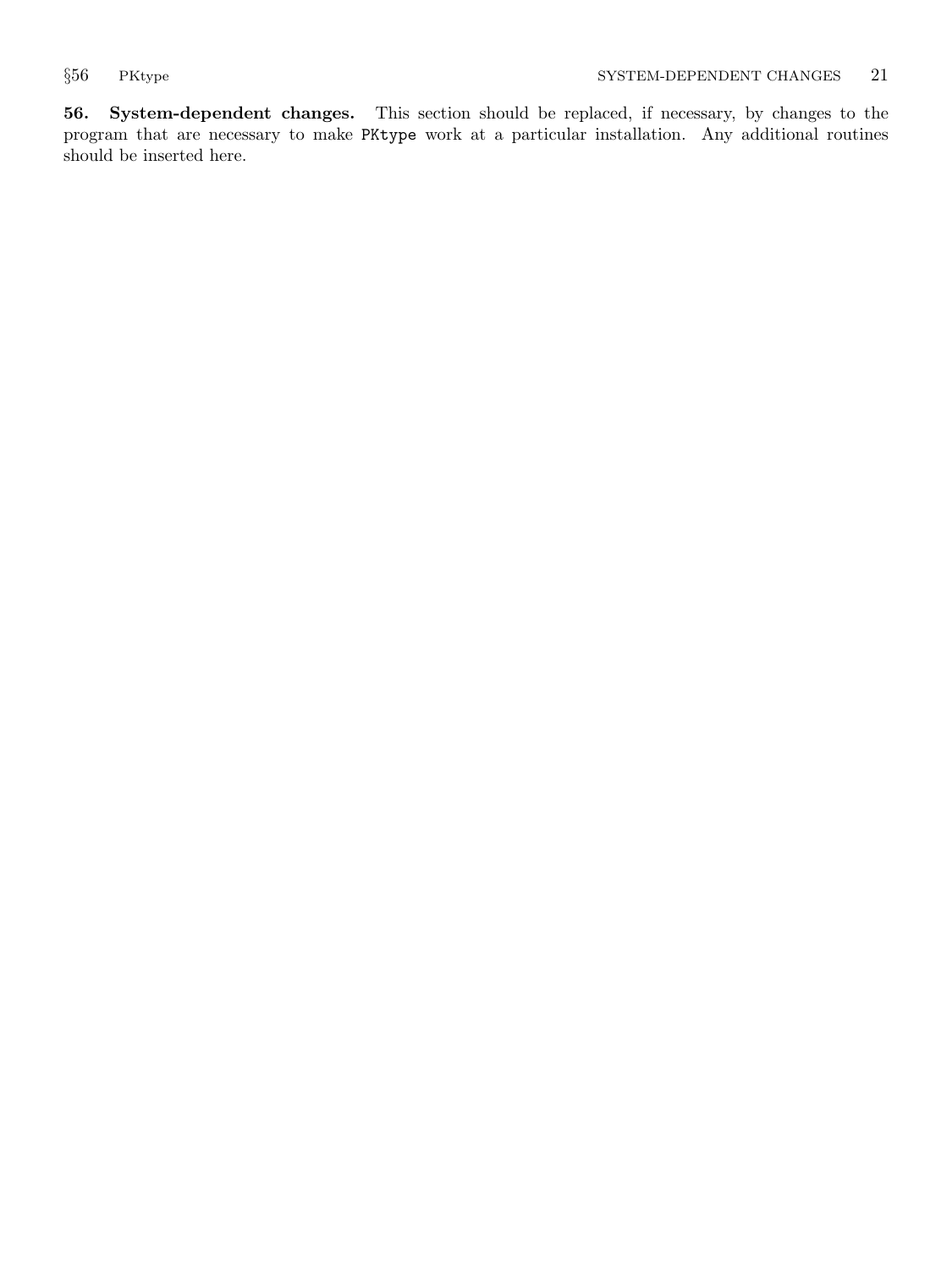<span id="page-21-0"></span>57. Index. Pointers to error messages appear here together with the section numbers where each identifier is used.

a: [36.](#page-13-0) abort: [8,](#page-2-0) [23](#page-8-0), [38](#page-13-0), [40](#page-14-0), [50](#page-17-0), [52](#page-17-0), [55](#page-19-0).  $ASCII \_code: 9, 11.$  $ASCII \_code: 9, 11.$  $ASCII \_code: 9, 11.$  $ASCII \_code: 9, 11.$ Bad byte at end of file: [55](#page-19-0). Bad packet length : [40.](#page-14-0) banner: [2](#page-1-0), [4](#page-1-0), [35](#page-12-0).  $bit\_weight: 45, 47, 48.$  $bit\_weight: 45, 47, 48.$  $bit\_weight: 45, 47, 48.$  $bit\_weight: 45, 47, 48.$  $bit\_weight: 45, 47, 48.$  $bit\_weight: 45, 47, 48.$  $bit\_weight: 45, 47, 48.$ boolean: [41](#page-14-0), [45,](#page-15-0) [46](#page-16-0), [51.](#page-17-0)  $buffer: 54.$  $buffer: 54.$  $buffer: 54.$ byte  $file: 30, 31.$  $file: 30, 31.$  $file: 30, 31.$  $file: 30, 31.$  $car: 40, 41, 42, 43, 44.$  $car: 40, 41, 42, 43, 44.$  $car: 40, 41, 42, 43, 44.$  $car: 40, 41, 42, 43, 44.$  $car: 40, 41, 42, 43, 44.$  $car: 40, 41, 42, 43, 44.$  $car: 40, 41, 42, 43, 44.$  $car: 40, 41, 42, 43, 44.$  $car: 40, 41, 42, 43, 44.$  $car: 40, 41, 42, 43, 44.$  $cc: 25.$  $cc: 25.$  $cc: 25.$  $char: 10, 33, 54.$  $char: 10, 33, 54.$  $char: 10, 33, 54.$  $char: 10, 33, 54.$  $char: 10, 33, 54.$  $char: 10, 33, 54.$  $char: 10, 33, 54.$ checksum: [38](#page-13-0), [39](#page-13-0). chr: [10](#page-3-0), [11](#page-3-0), [13](#page-4-0).  $count: 50, 51.$  $count: 50, 51.$  $count: 50, 51.$  $count: 50, 51.$  $cs: 16.$  $cs: 16.$ decr:  $7, 23.$  $7, 23.$  $7, 23.$  $7, 23.$  $design\_size: 38, 39.$  $design\_size: 38, 39.$  $design\_size: 38, 39.$  $design\_size: 38, 39.$  $design\_size: 38, 39.$ dialog:  $\underline{54}$  $\underline{54}$  $\underline{54}$ , [55](#page-19-0).  $dm: 25.$  $dm: 25.$  $dm: 25.$  $do\_nothinging: \underline{7}.$  $do\_nothinging: \underline{7}.$  $do\_nothinging: \underline{7}.$  $ds$ : [16](#page-6-0). dx:  $25, 40, \underline{41}, 42, 43, 44.$  $25, 40, \underline{41}, 42, 43, 44.$  $25, 40, \underline{41}, 42, 43, 44.$  $25, 40, \underline{41}, 42, 43, 44.$  $25, 40, \underline{41}, 42, 43, 44.$  $25, 40, \underline{41}, 42, 43, 44.$  $25, 40, \underline{41}, 42, 43, 44.$  $25, 40, \underline{41}, 42, 43, 44.$  $25, 40, \underline{41}, 42, 43, 44.$  $dx$ s: [41.](#page-14-0)  $dy: 25, 40, \underline{41}, 42, 43, 44.$  $dy: 25, 40, \underline{41}, 42, 43, 44.$  $dy: 25, 40, \underline{41}, 42, 43, 44.$  $dy: 25, 40, \underline{41}, 42, 43, 44.$  $dy: 25, 40, \underline{41}, 42, 43, 44.$  $dy: 25, 40, \underline{41}, 42, 43, 44.$  $dy: 25, 40, \underline{41}, 42, 43, 44.$  $dy: 25, 40, \underline{41}, 42, 43, 44.$  $dy: 25, 40, \underline{41}, 42, 43, 44.$  $dy: 25, 40, \underline{41}, 42, 43, 44.$  $dyn_f$ : [21,](#page-8-0) [22,](#page-8-0) [23,](#page-8-0) [24](#page-9-0), [25](#page-9-0), [28,](#page-11-0) [29,](#page-11-0) [40,](#page-14-0) <u>[41](#page-14-0)</u>, [48](#page-16-0), [49.](#page-16-0)  $\,dys$ : [41](#page-14-0).  $eight\_bits: \quad \underline{30}$  $eight\_bits: \quad \underline{30}$  $eight\_bits: \quad \underline{30}$ , [34,](#page-12-0) [45](#page-15-0), [47.](#page-16-0) else: [3](#page-1-0). end: [3](#page-1-0).  $end\_of\_packet:$  [40,](#page-14-0)  $41, 42, 43, 44.$  $41, 42, 43, 44.$  $41, 42, 43, 44.$  $41, 42, 43, 44.$  $41, 42, 43, 44.$  $41, 42, 43, 44.$  $41, 42, 43, 44.$ endcases: [3](#page-1-0).  $eof$  : [32,](#page-12-0) [53,](#page-18-0) [55](#page-19-0). eoln: [53](#page-18-0). false:  $50$ . final\_end:  $\frac{5}{9}$  $\frac{5}{9}$  $\frac{5}{9}$ , [8,](#page-2-0) [55.](#page-19-0)  $first\_text\_char: 10, 13.$  $first\_text\_char: 10, 13.$  $first\_text\_char: 10, 13.$  $first\_text\_char: 10, 13.$  $first\_text\_char: 10, 13.$ flag:  $25$ . flag byte:  $40, \underline{41}, 43, 44, 52, 55$  $40, \underline{41}, 43, 44, 52, 55$  $40, \underline{41}, 43, 44, 52, 55$  $40, \underline{41}, 43, 44, 52, 55$  $40, \underline{41}, 43, 44, 52, 55$  $40, \underline{41}, 43, 44, 52, 55$  $40, \underline{41}, 43, 44, 52, 55$  $40, \underline{41}, 43, 44, 52, 55$  $40, \underline{41}, 43, 44, 52, 55$  $40, \underline{41}, 43, 44, 52, 55$ . flush buffer:  $\frac{53}{53}$  $\frac{53}{53}$  $\frac{53}{53}$ , [54.](#page-18-0)  $four\_-cases: 52.$  $four\_-cases: 52.$  $four\_-cases: 52.$ get: [34,](#page-12-0) [53.](#page-18-0)  $get\_bit: \underline{45}$  $get\_bit: \underline{45}$  $get\_bit: \underline{45}$ , [49](#page-16-0). get\_line: [53,](#page-18-0) [54.](#page-18-0)  $get_nyb: 23, 45.$  $get_nyb: 23, 45.$  $get_nyb: 23, 45.$  $get_nyb: 23, 45.$ qet  $16: 36, 43, 44.$  $16: 36, 43, 44.$  $16: 36, 43, 44.$  $16: 36, 43, 44.$  $16: 36, 43, 44.$  $16: 36, 43, 44.$  $16: 36, 43, 44.$  $get_32: 36, 38, 42, 52.$  $get_32: 36, 38, 42, 52.$  $get_32: 36, 38, 42, 52.$  $get_32: 36, 38, 42, 52.$  $get_32: 36, 38, 42, 52.$  $get_32: 36, 38, 42, 52.$  $get_32: 36, 38, 42, 52.$  $get_32: 36, 38, 42, 52.$  $h_b$ *bit*: [50,](#page-17-0) [51.](#page-17-0) height: [24,](#page-9-0) [40,](#page-14-0)  $\overline{41}$  $\overline{41}$  $\overline{41}$ , [42](#page-14-0), [43,](#page-15-0) [44,](#page-15-0) [49](#page-16-0), [50](#page-17-0).

 $h$ off: [25,](#page-9-0) [27.](#page-10-0) hppp: [16](#page-6-0), [38](#page-13-0), [39.](#page-13-0) i: [4](#page-1-0), [23,](#page-8-0) [41](#page-14-0), [46,](#page-16-0) [52](#page-17-0), [54.](#page-18-0) incr: [7,](#page-1-0) [23,](#page-8-0) [34,](#page-12-0) [35](#page-12-0), [46](#page-16-0), [53](#page-18-0), [55](#page-19-0). initialize: [4](#page-1-0), [55](#page-19-0). input: [4,](#page-1-0) [53.](#page-18-0)  $input_bute: 45, 47.$  $input_bute: 45, 47.$  $input_bute: 45, 47.$  $input_bute: 45, 47.$  $input_bute: 45, 47.$ integer: [4,](#page-1-0) [23](#page-8-0), [33](#page-12-0), [36,](#page-13-0) [37](#page-13-0), [39](#page-13-0), [41,](#page-14-0) [45](#page-15-0), [46](#page-16-0), [51,](#page-17-0) [52,](#page-17-0) [54](#page-18-0). j: [23](#page-8-0), [41](#page-14-0), [52.](#page-17-0)  $jump_out: 8$  $jump_out: 8$ . Knuth, Donald Ervin: [22](#page-8-0).  $last\_text\_char: 10, 13.$  $last\_text\_char: 10, 13.$  $last\_text\_char: 10, 13.$  $last\_text\_char: 10, 13.$  $last\_text\_char: 10, 13.$ len: [46.](#page-16-0) magnification: [38](#page-13-0), [39.](#page-13-0) More bits than required:  $50$ . name\_length: [6,](#page-1-0) [33](#page-12-0), [54.](#page-18-0)  $nybble: 47.$  $nybble: 47.$  $open\_pk\_file: 32, 35.$  $open\_pk\_file: 32, 35.$  $open\_pk\_file: 32, 35.$  $open\_pk\_file: 32, 35.$  $open\_pk\_file: 32, 35.$  $open\_typ\_file: 32, 35.$  $open\_typ\_file: 32, 35.$  $open\_typ\_file: 32, 35.$  $open\_typ\_file: 32, 35.$  $\textit{ord}: 11.$  $\textit{ord}: 11.$  $\textit{ord}: 11.$ othercases: [3.](#page-1-0) others: [3](#page-1-0). output: [4.](#page-1-0) packet\_length:  $40, \underline{41}, 42, 43, 44$  $40, \underline{41}, 42, 43, 44$  $40, \underline{41}, 42, 43, 44$  $40, \underline{41}, 42, 43, 44$  $40, \underline{41}, 42, 43, 44$  $40, \underline{41}, 42, 43, 44$  $40, \underline{41}, 42, 43, 44$  $40, \underline{41}, 42, 43, 44$  $40, \underline{41}, 42, 43, 44$ .  $pk\_byte:$  [30,](#page-12-0) [34](#page-12-0), [36,](#page-13-0) [38](#page-13-0), [43,](#page-15-0) [44](#page-15-0), [45,](#page-15-0) [52](#page-17-0), [55.](#page-19-0) pk\_file:  $31, 32, 34, 55$  $31, 32, 34, 55$  $31, 32, 34, 55$  $31, 32, 34, 55$  $31, 32, 34, 55$  $31, 32, 34, 55$ .  $pk\_id$ : [17,](#page-6-0) [38.](#page-13-0)  $pk\_loc:$  [32,](#page-12-0) [33](#page-12-0), [34,](#page-12-0) [40](#page-14-0), [42](#page-14-0), [43,](#page-15-0) [44](#page-15-0), [52,](#page-17-0) [55](#page-19-0). pk\_name:  $32, 33, 35, 54$  $32, 33, 35, 54$  $32, 33, 35, 54$  $32, 33, 35, 54$  $32, 33, 35, 54$  $32, 33, 35, 54$  $32, 33, 35, 54$ .  $pk\_no\_op:$  [16,](#page-6-0) [17](#page-6-0), [52,](#page-17-0) [55](#page-19-0).  $pk\_packet_{num:}$  [23](#page-8-0), [50.](#page-17-0)  $pk\_post: 16, 17, 52, 55.$  $pk\_post: 16, 17, 52, 55.$  $pk\_post: 16, 17, 52, 55.$  $pk\_post: 16, 17, 52, 55.$  $pk\_post: 16, 17, 52, 55.$  $pk\_post: 16, 17, 52, 55.$  $pk\_post: 16, 17, 52, 55.$  $pk\_post: 16, 17, 52, 55.$  $pk\_post: 16, 17, 52, 55.$  $pk\_pre: 16, 17, 38, 52.$  $pk\_pre: 16, 17, 38, 52.$  $pk\_pre: 16, 17, 38, 52.$  $pk\_pre: 16, 17, 38, 52.$  $pk\_pre: 16, 17, 38, 52.$  $pk\_pre: 16, 17, 38, 52.$  $pk\_pre: 16, 17, 38, 52.$  $pk\_pre: 16, 17, 38, 52.$  $pk\_pre: 16, 17, 38, 52.$ pk\_undefined:  $17, 52$  $17, 52$  $17, 52$ .  $pk\_xxx1$ : [16,](#page-6-0) [17,](#page-6-0) [52](#page-17-0).  $pk\_yyy$ : [16,](#page-6-0) [17,](#page-6-0) [52](#page-17-0).  $PKtype: \underline{4}.$  $pl: 25.$  $pl: 25.$ pre command missing : [38](#page-13-0). print: [4](#page-1-0), [54.](#page-18-0) print  $\ln: \frac{4}{5}$  $\ln: \frac{4}{5}$  $\ln: \frac{4}{5}$ , [8,](#page-2-0) [38](#page-13-0), [53.](#page-18-0)  $read\_ln: 53$ . repeat\_count:  $23, 46, 50, 51$  $23, 46, 50, 51$  $23, 46, 50, 51$  $23, 46, 50, 51$  $23, 46, 50, 51$  $23, 46, 50, 51$  $23, 46, 50, 51$ . reset: [32](#page-12-0). rewrite: [32.](#page-12-0) round: [38](#page-13-0). rows left:  $50, 51$  $50, 51$ . scaled: [16](#page-6-0). Second repeat count...: [23.](#page-8-0)  $send\_out: 23, 46, 50.$  $send\_out: 23, 46, 50.$  $send\_out: 23, 46, 50.$  $send\_out: 23, 46, 50.$  $send\_out: 23, 46, 50.$  $send\_out: 23, 46, 50.$  $send\_out: 23, 46, 50.$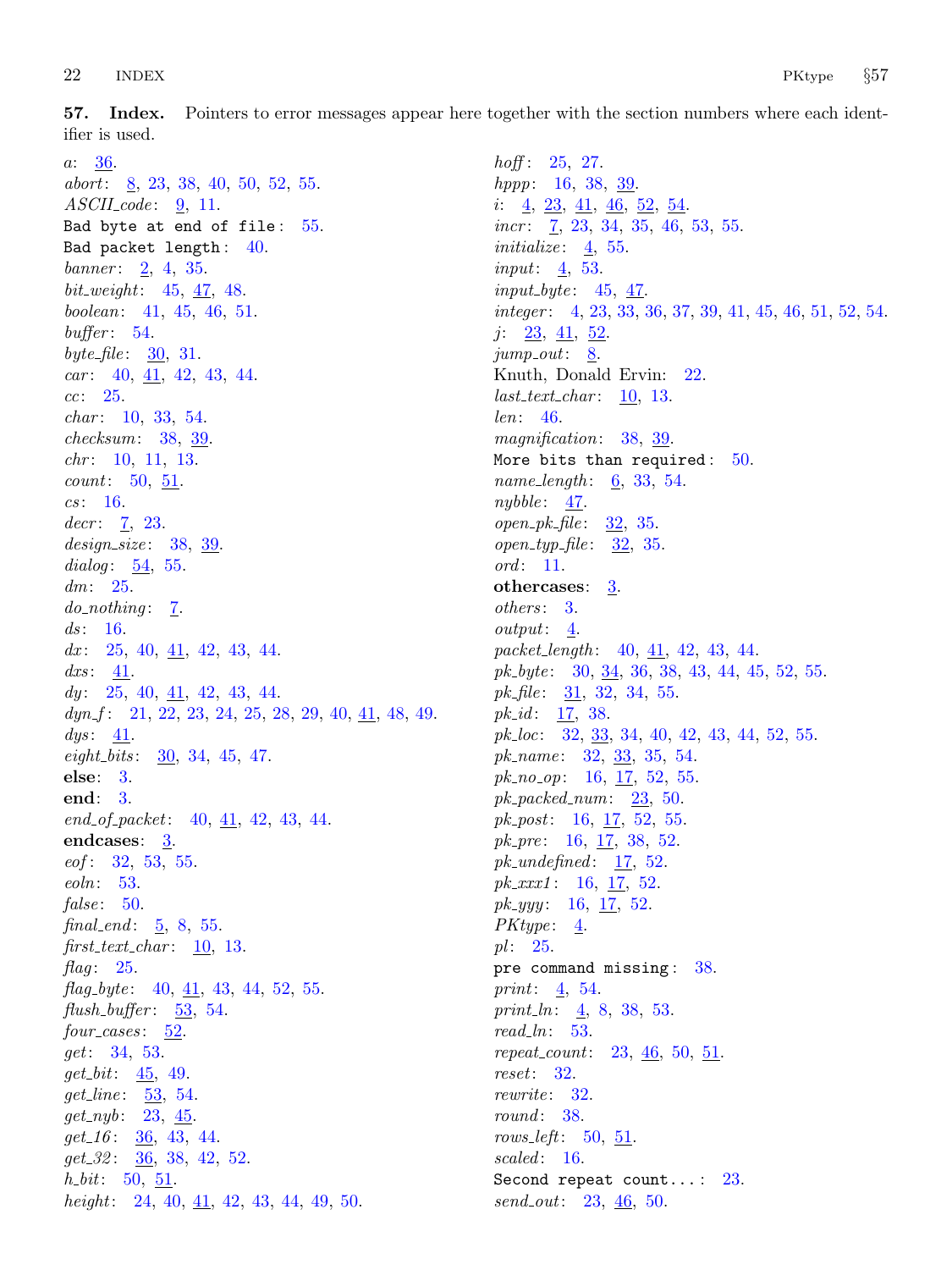$skip\_species: 52, 55.$  $skip\_species: 52, 55.$  $skip\_species: 52, 55.$  $skip\_species: 52, 55.$  $skip\_species: 52, 55.$ status:  $41$ . system dependencies: [6](#page-1-0), [10](#page-3-0), [30](#page-12-0), [31](#page-12-0), [32](#page-12-0), [56](#page-20-0).  $t\_print: \underline{4}, 35, 38, 40, 46, 49, 50, 52.$  $t\_print: \underline{4}, 35, 38, 40, 46, 49, 50, 52.$  $t\_print: \underline{4}, 35, 38, 40, 46, 49, 50, 52.$  $t\_print: \underline{4}, 35, 38, 40, 46, 49, 50, 52.$  $t\_print: \underline{4}, 35, 38, 40, 46, 49, 50, 52.$  $t\_print: \underline{4}, 35, 38, 40, 46, 49, 50, 52.$  $t\_print: \underline{4}, 35, 38, 40, 46, 49, 50, 52.$  $t\_print: \underline{4}, 35, 38, 40, 46, 49, 50, 52.$  $t\_print: \underline{4}, 35, 38, 40, 46, 49, 50, 52.$  $t\_print: \underline{4}, 35, 38, 40, 46, 49, 50, 52.$  $t\_print: \underline{4}, 35, 38, 40, 46, 49, 50, 52.$  $t\_print: \underline{4}, 35, 38, 40, 46, 49, 50, 52.$  $t\_print: \underline{4}, 35, 38, 40, 46, 49, 50, 52.$  $t\_print: \underline{4}, 35, 38, 40, 46, 49, 50, 52.$  $t\_print: \underline{4}, 35, 38, 40, 46, 49, 50, 52.$  $t\_print: \underline{4}, 35, 38, 40, 46, 49, 50, 52.$  $t\_print: \underline{4}, 35, 38, 40, 46, 49, 50, 52.$  $t\_print\_ln:$   $\underline{4}$  $\underline{4}$  $\underline{4}$ , [8](#page-2-0), [35](#page-12-0), [38](#page-13-0), [40](#page-14-0), [46](#page-16-0), [49](#page-16-0), [50](#page-17-0), [52](#page-17-0), [55](#page-19-0).  $temp: \frac{34}{15}.$  $temp: \frac{34}{15}.$  $temp: \frac{34}{15}.$  $term\_pos: 37, 46, 50.$  $term\_pos: 37, 46, 50.$  $term\_pos: 37, 46, 50.$  $term\_pos: 37, 46, 50.$  $term\_pos: 37, 46, 50.$  $term\_pos: 37, 46, 50.$  $term\_pos: 37, 46, 50.$  $terminal\_line\_length: \quad \underline{6}.$  $terminal\_line\_length: \quad \underline{6}.$  $terminal\_line\_length: \quad \underline{6}.$ text\_char:  $\underline{10}$  $\underline{10}$  $\underline{10}$ , [11](#page-3-0). text\_file:  $\overline{10}$  $\overline{10}$  $\overline{10}$ , [31](#page-12-0). tfm: [25](#page-9-0), [26](#page-10-0), [29](#page-11-0).  $tfm_width: \quad 40, \underline{41}, \underline{42}, \underline{43}, \underline{44}.$  $tfm_width: \quad 40, \underline{41}, \underline{42}, \underline{43}, \underline{44}.$  $tfm_width: \quad 40, \underline{41}, \underline{42}, \underline{43}, \underline{44}.$  $tfm_width: \quad 40, \underline{41}, \underline{42}, \underline{43}, \underline{44}.$  $tfm_width: \quad 40, \underline{41}, \underline{42}, \underline{43}, \underline{44}.$  $tfm_width: \quad 40, \underline{41}, \underline{42}, \underline{43}, \underline{44}.$  $tfm_width: \quad 40, \underline{41}, \underline{42}, \underline{43}, \underline{44}.$  $tfm_width: \quad 40, \underline{41}, \underline{42}, \underline{43}, \underline{44}.$  $tfm_width: \quad 40, \underline{41}, \underline{42}, \underline{43}, \underline{44}.$  $tfm_width: \quad 40, \underline{41}, \underline{42}, \underline{43}, \underline{44}.$  $tfm_width: \quad 40, \underline{41}, \underline{42}, \underline{43}, \underline{44}.$  $tfms: \underline{41}$  $tfms: \underline{41}$  $tfms: \underline{41}$ . true: [23](#page-8-0).  $turn\_on: 40, 46, 50, \underline{51}.$  $turn\_on: 40, 46, 50, \underline{51}.$  $turn\_on: 40, 46, 50, \underline{51}.$  $turn\_on: 40, 46, 50, \underline{51}.$  $turn\_on: 40, 46, 50, \underline{51}.$  $turn\_on: 40, 46, 50, \underline{51}.$  $turn\_on: 40, 46, 50, \underline{51}.$  $turn\_on: 40, 46, 50, \underline{51}.$  $turn\_on: 40, 46, 50, \underline{51}.$  $typ_{\mathcal{I}}$  file: [4](#page-1-0),  $\underline{31}$  $\underline{31}$  $\underline{31}$ , [32](#page-12-0), [40](#page-14-0).  $typ_name: 32, 33, 54.$  $typ_name: 32, 33, 54.$  $typ_name: 32, 33, 54.$  $typ_name: 32, 33, 54.$  $typ_name: 32, 33, 54.$  $typ_name: 32, 33, 54.$  $typ_name: 32, 33, 54.$ Unexpected  ${\tt bbb:}~~52.$  ${\tt bbb:}~~52.$  ${\tt bbb:}~~52.$  $value: \underline{46}$  $value: \underline{46}$  $value: \underline{46}$ .  $\text{voff}: 25, 27.$  $\text{voff}: 25, 27.$  $\text{voff}: 25, 27.$  $\text{voff}: 25, 27.$  $\text{voff}: 25, 27.$ vppp: [16](#page-6-0), [38](#page-13-0), [39](#page-13-0).  $width: \quad 24, \, 40, \, \underline{41}, \, 42, \, 43, \, 44, \, 49, \, 50.$  $width: \quad 24, \, 40, \, \underline{41}, \, 42, \, 43, \, 44, \, 49, \, 50.$  $width: \quad 24, \, 40, \, \underline{41}, \, 42, \, 43, \, 44, \, 49, \, 50.$  $width: \quad 24, \, 40, \, \underline{41}, \, 42, \, 43, \, 44, \, 49, \, 50.$  $width: \quad 24, \, 40, \, \underline{41}, \, 42, \, 43, \, 44, \, 49, \, 50.$  $width: \quad 24, \, 40, \, \underline{41}, \, 42, \, 43, \, 44, \, 49, \, 50.$  $width: \quad 24, \, 40, \, \underline{41}, \, 42, \, 43, \, 44, \, 49, \, 50.$  $width: \quad 24, \, 40, \, \underline{41}, \, 42, \, 43, \, 44, \, 49, \, 50.$  $width: \quad 24, \, 40, \, \underline{41}, \, 42, \, 43, \, 44, \, 49, \, 50.$  $width: \quad 24, \, 40, \, \underline{41}, \, 42, \, 43, \, 44, \, 49, \, 50.$  $width: \quad 24, \, 40, \, \underline{41}, \, 42, \, 43, \, 44, \, 49, \, 50.$  $width: \quad 24, \, 40, \, \underline{41}, \, 42, \, 43, \, 44, \, 49, \, 50.$  $width: \quad 24, \, 40, \, \underline{41}, \, 42, \, 43, \, 44, \, 49, \, 50.$  $width: \quad 24, \, 40, \, \underline{41}, \, 42, \, 43, \, 44, \, 49, \, 50.$  $width: \quad 24, \, 40, \, \underline{41}, \, 42, \, 43, \, 44, \, 49, \, 50.$  $width: \quad 24, \, 40, \, \underline{41}, \, 42, \, 43, \, 44, \, 49, \, 50.$  $width: \quad 24, \, 40, \, \underline{41}, \, 42, \, 43, \, 44, \, 49, \, 50.$ write: [4](#page-1-0).  $write\_ln: 4$  $write\_ln: 4$ . Wrong version of PK file: [38](#page-13-0).  $x\_off: \quad 40, \underline{41}, \underline{42}, \underline{43}, \underline{44}.$  $x\_off: \quad 40, \underline{41}, \underline{42}, \underline{43}, \underline{44}.$  $x\_off: \quad 40, \underline{41}, \underline{42}, \underline{43}, \underline{44}.$  $x\_off: \quad 40, \underline{41}, \underline{42}, \underline{43}, \underline{44}.$  $x\_off: \quad 40, \underline{41}, \underline{42}, \underline{43}, \underline{44}.$  $x\_off: \quad 40, \underline{41}, \underline{42}, \underline{43}, \underline{44}.$  $x\_off: \quad 40, \underline{41}, \underline{42}, \underline{43}, \underline{44}.$  $x\_off: \quad 40, \underline{41}, \underline{42}, \underline{43}, \underline{44}.$  $x\_off: \quad 40, \underline{41}, \underline{42}, \underline{43}, \underline{44}.$  $x\_off: \quad 40, \underline{41}, \underline{42}, \underline{43}, \underline{44}.$  $x\_off: \quad 40, \underline{41}, \underline{42}, \underline{43}, \underline{44}.$  $xchr: \underline{11}, 12, 13, 38, 52.$  $xchr: \underline{11}, 12, 13, 38, 52.$  $xchr: \underline{11}, 12, 13, 38, 52.$  $xchr: \underline{11}, 12, 13, 38, 52.$  $xchr: \underline{11}, 12, 13, 38, 52.$  $xchr: \underline{11}, 12, 13, 38, 52.$  $xchr: \underline{11}, 12, 13, 38, 52.$  $xchr: \underline{11}, 12, 13, 38, 52.$  $xchr: \underline{11}, 12, 13, 38, 52.$  $xchr: \underline{11}, 12, 13, 38, 52.$  $xchr: \underline{11}, 12, 13, 38, 52.$ xord: [11](#page-3-0), [13](#page-4-0).  $y\_off: \quad 40, \frac{41}{1}, \frac{42}{1}, \frac{43}{1}$  $y\_off: \quad 40, \frac{41}{1}, \frac{42}{1}, \frac{43}{1}$  $y\_off: \quad 40, \frac{41}{1}, \frac{42}{1}, \frac{43}{1}$  $y\_off: \quad 40, \frac{41}{1}, \frac{42}{1}, \frac{43}{1}$  $y\_off: \quad 40, \frac{41}{1}, \frac{42}{1}, \frac{43}{1}$  $y\_off: \quad 40, \frac{41}{1}, \frac{42}{1}, \frac{43}{1}$  $y\_off: \quad 40, \frac{41}{1}, \frac{42}{1}, \frac{43}{1}$  $y\_off: \quad 40, \frac{41}{1}, \frac{42}{1}, \frac{43}{1}$  $y\_off: \quad 40, \frac{41}{1}, \frac{42}{1}, \frac{43}{1}$ yyy: [16](#page-6-0).